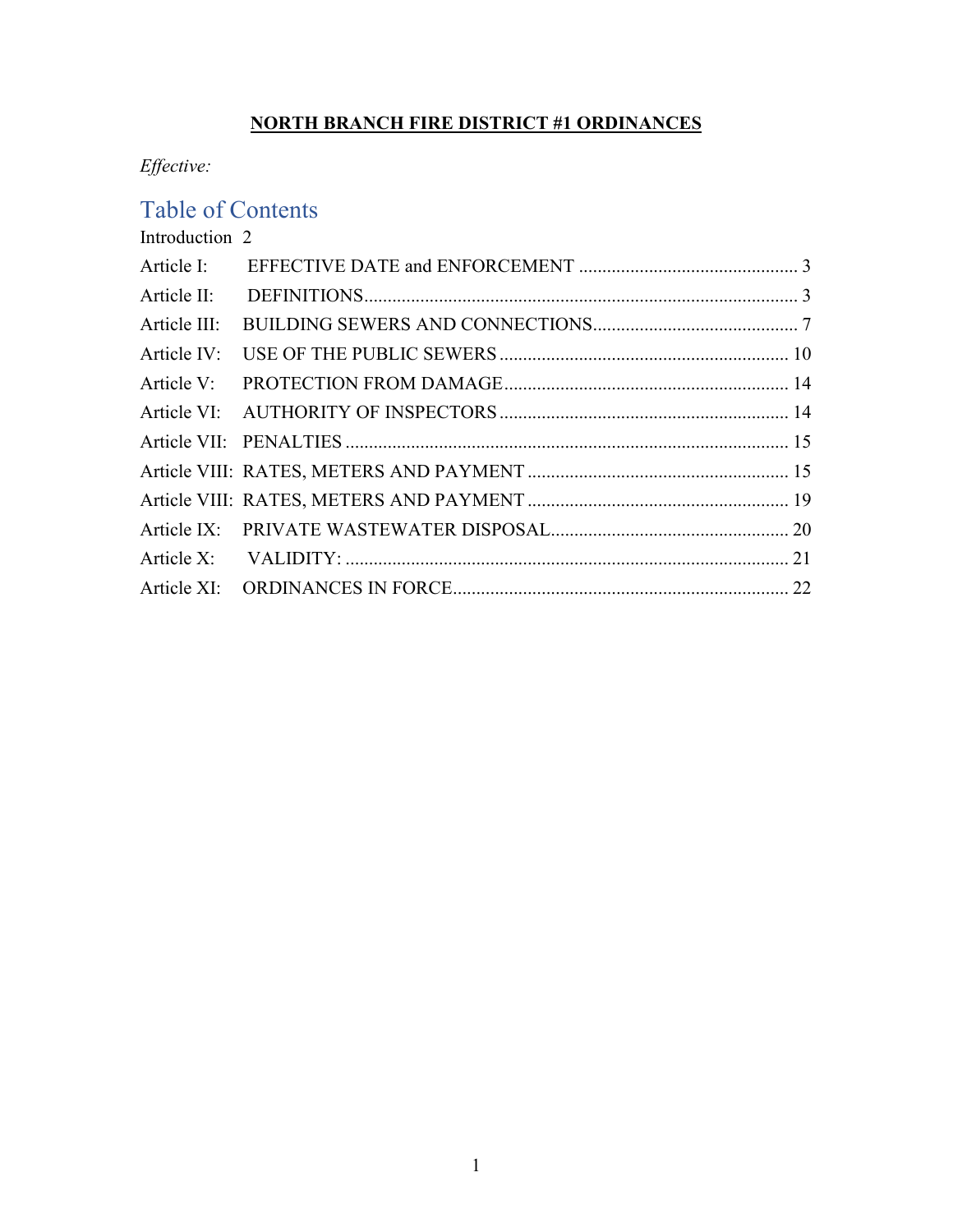## Introduction

<span id="page-1-0"></span>The North Branch Fire District #1 ("NBFD") was created in 1972, so that its members could cooperatively build and maintain a single water delivery and wastewater treatment system. NBFD is known as a "consolidated district," and it has some powers that are similar to a town government (like eminent domain).

Consolidated districts were devised by the Vermont Legislature, which adopted laws establishing the authority of Fire Districts (*See* Title 20 at Ch. 171), Sewer Districts (*See* Title 24 at Ch. 105), and Water Districts (*See* Title 24 at Ch. 91). If NBFD's ordinances are inconsistent with any of these statutes, the statute generally controls.

These ordinances only apply to those within the district.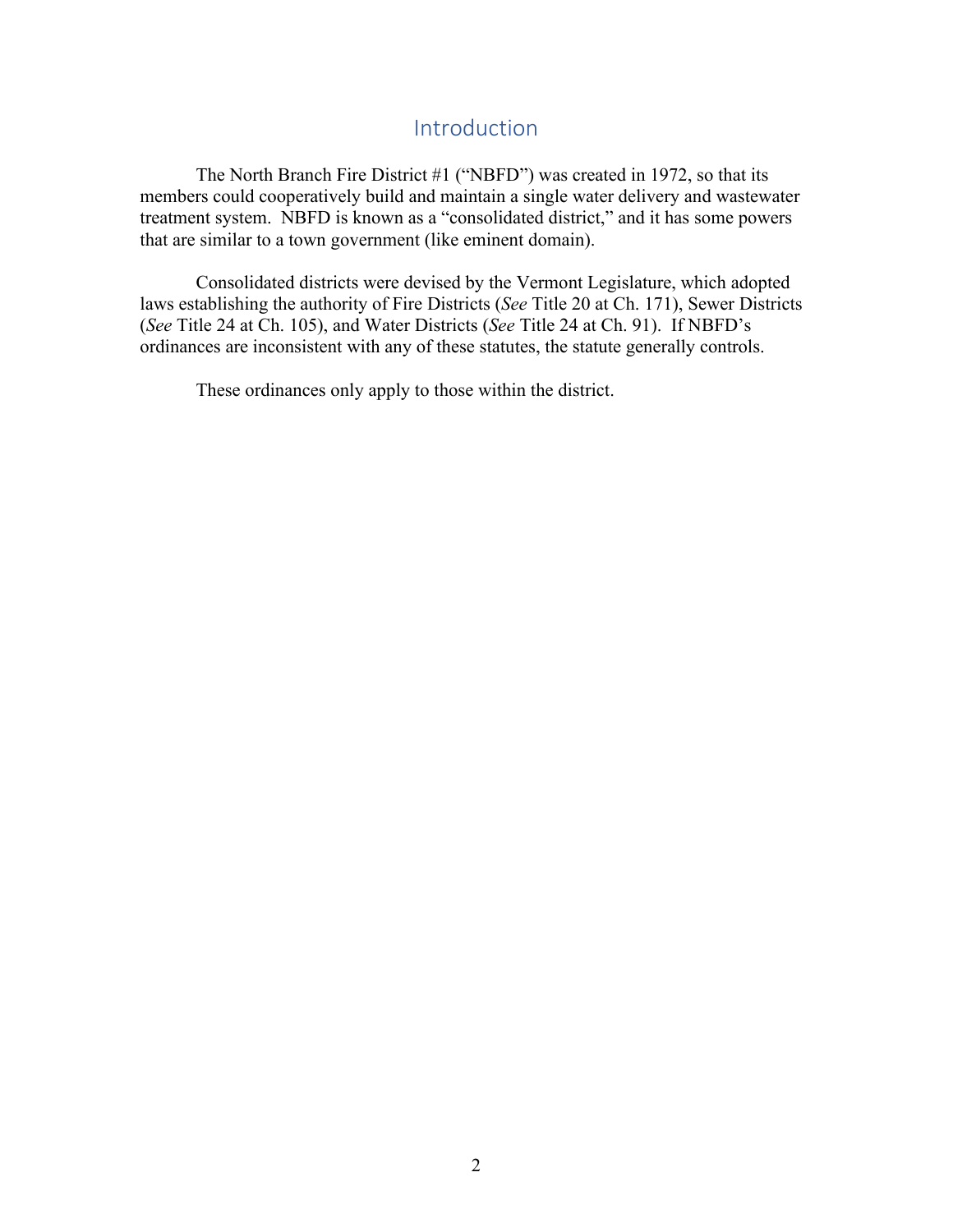# <span id="page-2-0"></span>Article I: EFFECTIVE DATE and ENFORCEMENT

*Section 1.10:*

These ordinances shall become effective sixty (60) days after adoption by the NBFD Prudential Committee. If a permissive referendum is filed under 24 V.S.A. § 1973, the statute shall govern the effective date. These ordinances shall be in full force and effect from and after its passage, approval, recording, and publication as provided by law.

In the past, NBFD referred to the rules applicable to users as "bylaws" and "ordinanceplans." To the extent that any "bylaws," "ordinance-plans," or other sorts of rules governing the NBFD or its users conflicts with these Ordinances, the Ordinances control.

Pursuant to 24 V.S.A. § 1971(b), these ordinances are designated "civil" and violations thereof where the violated ordinance sets forth a fine (or range of fines) up to the statutory maximum set forth at § 1974a may be heard in the Judicial Bureau pursuant to Title 4. (At the time of adoption of these ordinances, the maximum fine was \$800.00. *Id.*)

This Section does not limit the ability of NBFD to commence suit in the Civil Division at any time or related to any issue.

## <span id="page-2-1"></span>Article II: DEFINITIONS

### **Section 2.01:** *Application for Gallonage Contract*

A written request to the District's Prudential Committee by a consumer to purchase the annual gallonage required to connect a project to the public sewer, accompanied by payment of the fees and charges required for hookup. *See*

#### **Section 2.02:** *Bedroom*

Any room within a building or structure that is permitted, used, or serves as sleeping quarters.

In determining the number of bedrooms contained in any residence, it shall be presumed that all residences contain a living room, kitchen, bathroom and at least two bedrooms.

**Section 2.03:** *Board*

The Prudential Committee, which is may also be referred to as "the committee."

#### **Section 2.04:** *Biochemical Oxygen Demand (or "BOD")*

The quantity of oxygen utilized in the biochemical oxidation and decomposition of organic matter in five (5) days at 20℃, expressed in milligrams per liter (mg/L).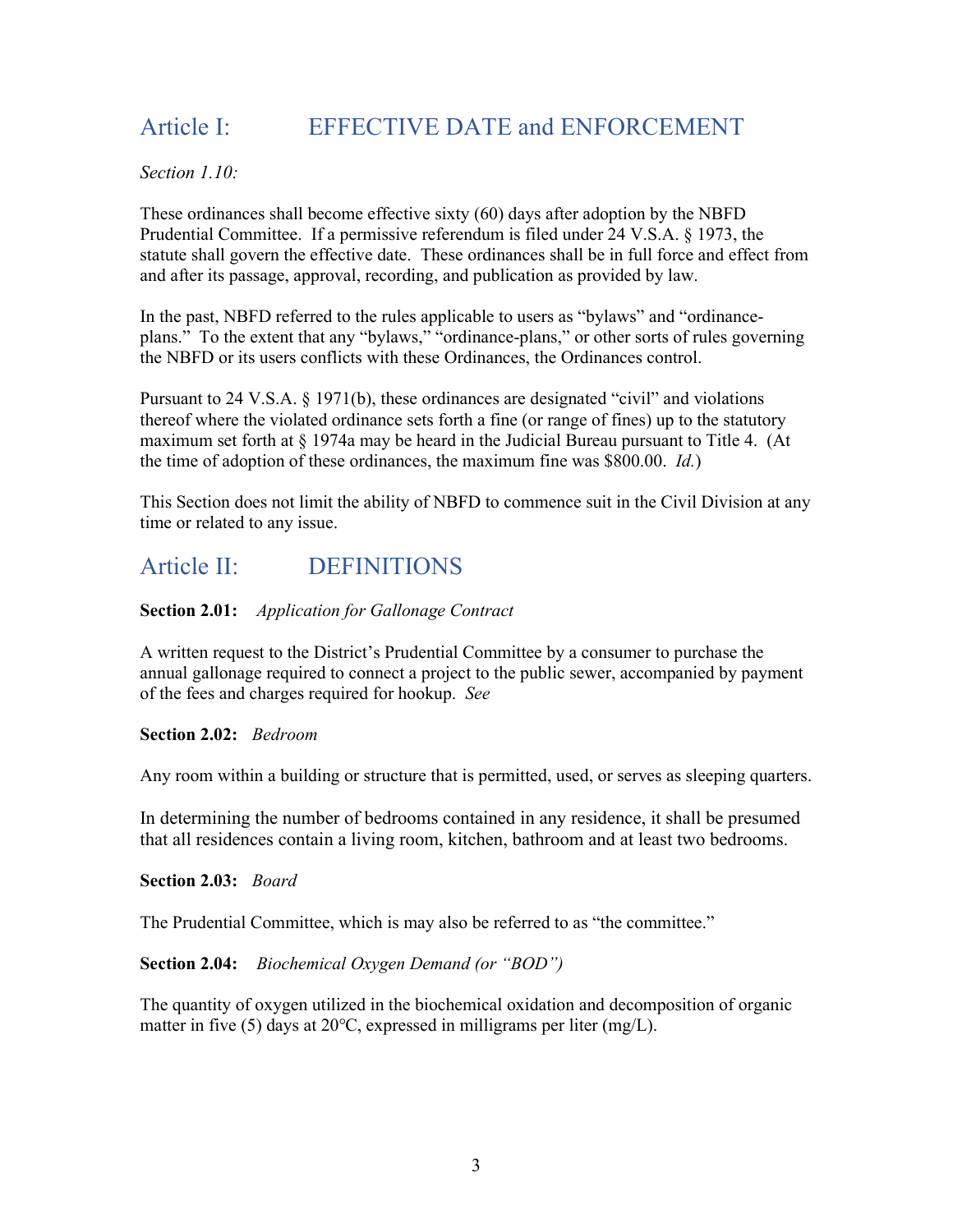#### **Section 2.05:** *Boundary Lines*

All land comprising the Deerfield River watershed which lies in the Town of Dover. *See* Dover Town Record Vol. 8 at 32 (March 30, 1972).

#### **Section 2.06:** *Building Drain*

The part of the lowest horizontal piping of a drainage system, beginning five (5) feet outside the inner face of the building wall, which receives the discharge of waste from other drainage pipes inside the walls of the building and conveys it to the building sewer.

#### **Section 2.07:** *Building Sewer*

The part of the drainage system extending from the building drain to a public sewer, private sewer, septic tank system, or other treatment system. A sewer serving one building will be considered a "building sewer." Any other sewer will be considered a "collection sewer." *See* § 2.08, *supra*.

#### **Section 2.08** *Collection Sewer (or "Collection System")*

A system of sewers that transports wastewater from building sewers to the wastewater treatment/disposal system.

**Section 2.09:** *Combined Sewer*

A sewer receiving both surface runoff and sewage.

#### **Section 2.10:** *Commercial*

Any type of use that is neither residential nor industrial.

#### **Section 2.11:** *Construction*

Any excavation related to buildings, structures, or site preparation (including for sewer pipelines and manholes) which may be serviced by NBFD's sewer system.

#### **Section 2.12:** *Consumer*

Any person, corporation, or association (as owner, occupant, or tenant) in any premises that is or will be serviced by NBFD's sewer system.

#### **Section 2.13:** *District*

North Branch Fire District No. 1, also referred to as "NBFD."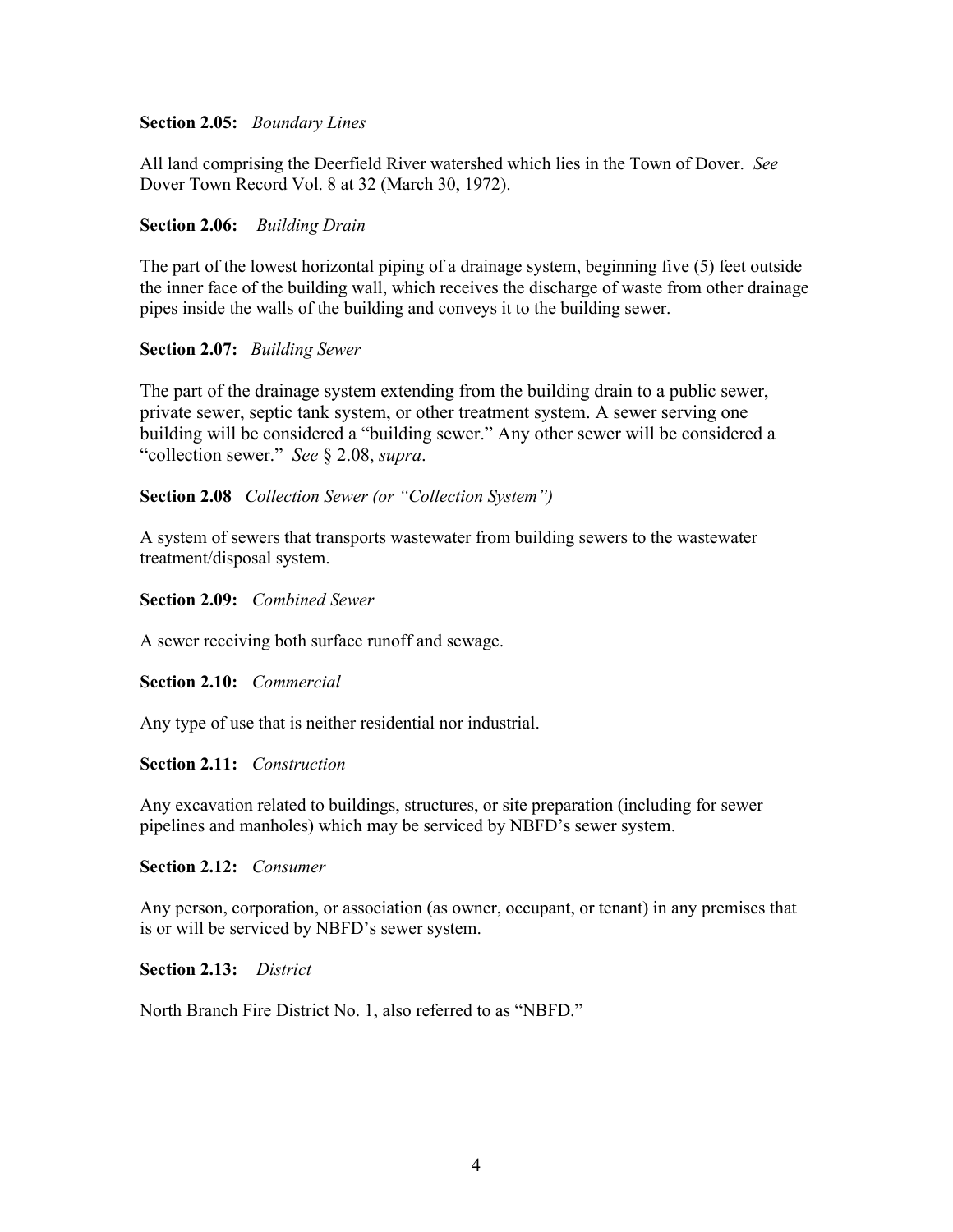#### **Section 2.14:** *Daily Gallonage*

The total number of gallons of water per day to be potentially consumed by a completed project, as determined by the NBFD.

**Section 2.15:** *Garbage*

Household or commercial waste, including litter, ashes, leaves, debris, paper, combustible materials, and waste related to food preparation.

#### **Section 2.16:** *Industrial Waste*

The liquid or solid waste from industrial manufacturing process, trade, or business; which is distinct from sanitary sewage or wastes permitted in Operating Permit #ID-90074.

**Section 2.17:** *Meter*

A device designed to measure and record the amount of water consumed and communicate that information to the NBFD. All users within the District must install a meter.

**Section 2.18:** *Natural Outlet*

Any outlet into a pond, ditch, lake, watercourses, or other surface or ground water.

**Section 2.20:** *pH*

The standard measure of the acidity or alkalinity of a solution.

**Section 2.21:** *Planned Residential Development (or "PRD")*

An area of land to be developed as a single entity for two (2) or more dwelling units, served by one or more sewer pipelines connected to the public sewer.

**Section 2.22:** *Planned Unit Development (or "PUD")*

An area of land to be developed as a single entity for two (2) or more dwelling units and/or mixed commercial or industrial uses; the plan for which does not correspond in lot size, density, type of dwelling, use, lot coverage, or required open space to the regulations established under the municipality's zoning ordinances.

#### **Section 2.23:** *Project*

The commercial, industrial, or residential development and**/**or improvement on a consumer's land intended to be directly or indirectly connected to the public sewer, or that development or improvement on a consumer's land that is already connected to the public sewer.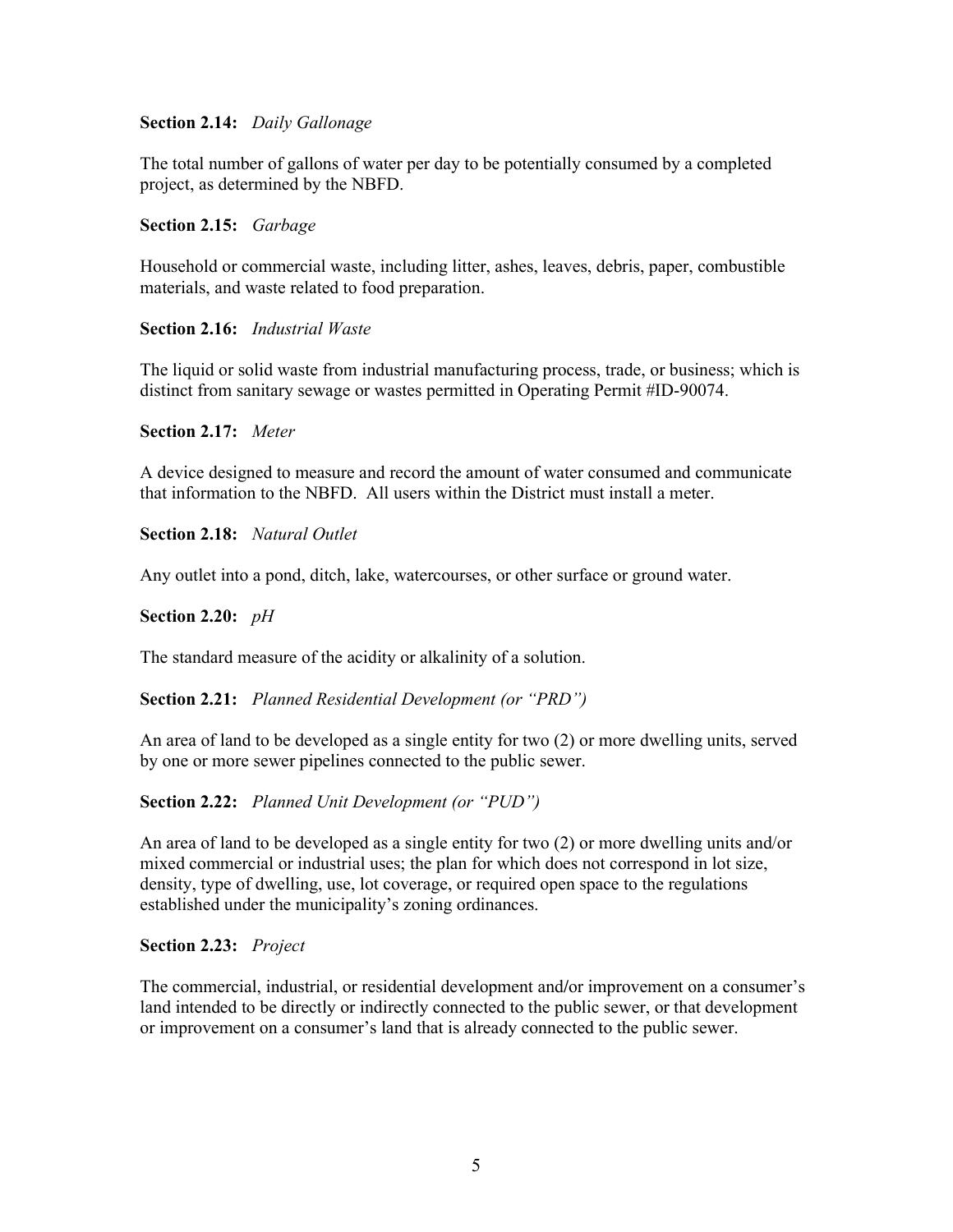#### **Section 2.24:** *Properly Shredded Food Waste*

Waste from the preparation, cooking and dispensing of food that has been shredded to such a degree that all particles will be carried freely under the flow conditions normally prevailing in public sewers, with no particle greater than one-half inch  $(1/2)$  in any dimension.

#### **Section 2.25:** *Prudential Committee*

The executive branch and governing body of the NBFD, which also constitutes the Board of Sewer Commissioners under 24 VSA § 3614.

#### **Section 2.26:** *Public Sewer*

A sewer in which all owners of abutting properties have equal rights, and which is controlled by the NBFD.

#### **Section 2.27:** *Residential*

Relating to one or more structures used for dwelling or recreational purposes but not used for commercial income from, or service to, the public.

#### **Section 2.28:** *Sanitary Sewer*

A collection system that carries sewage and to which storm, surface and ground water are not intentionally admitted.

#### **Section 2.28:** *Sewage*

Shall mean the combined water-carried wastes from residences, business buildings, institutions, and industrial establishments.

#### **Section 2.29:** *Sewage Treatment Plant*

Any arrangement of devices and structures used for treating sewage.

**Section 2.30:** *Sewage Works*

Any facilities for collecting, pumping, treating and disposing of sewage.

**Section 2.31:** *Sewer*

A pipe or conduit for carrying sewage.

#### **Section 2.32:** *Slug*

Any discharge of water, sewage or industrial waste that, in concentration of constituent or quantity of flow, exceeds for any period longer than fifteen (15) minutes, more than five (5) times the average twenty-four (24) hour concentration for constituent or quantity of flow.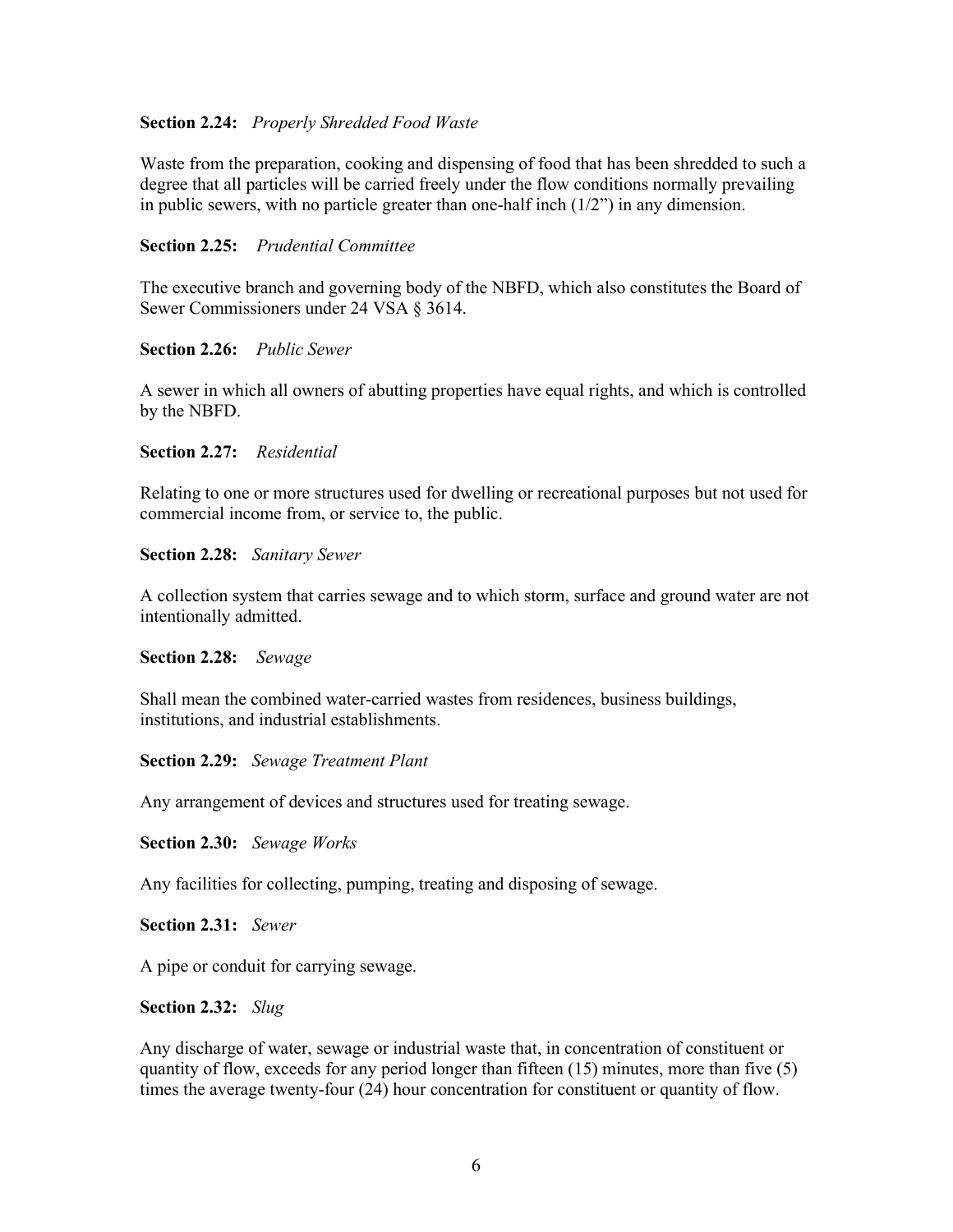#### **Section 2.33:** *Storm Drain or Storm Sewer*

A sewer that carries storm and surface waters and drainage, including unpolluted cooling water but excluding sewage and industrial waste.

#### **Section 2.34:** *Subdivision*

The division of a parcel or parcels of land into separate lots, each intended for future residential, commercial, or industrial uses and to be connected to the public sewer.

## **Section 2.35:** *Suspended Solids*

Solids that float on the surface of or are suspended in water, sewage or other liquids, and which are removable by laboratory filtering.

#### **Section 2.36:** *Uncommitted Reserve Capacity (or "URC")*

The remaining capacity that can be allocated to new properties who submit an Application for Gallonage. *See* § 2.01.

#### **Section 2.37:** *Watercourse*

<span id="page-6-0"></span>A channel in which a natural flow of water occurs continuously or intermittently.

## Article III: BUILDING SEWERS AND CONNECTIONS

#### **Section 3.01:**

No unauthorized person shall uncover, make any connections with or opening into, use, alter, or disturb any public sewer, manhole, or appurtenances thereof without first obtaining a written permit from the Board. Any proposed new discharge into the system or substantial change in the volume or character of pollutants discharged into the system requires notification to the NBFD at least forty-five (45) days prior to the proposed change.

#### **Section 3.02:**

Where manholes may be located, no person shall construct a driveway, widen, or lengthen any roadway, or raise the level of any driveway or roadway, without first obtaining a written permit from the NBFD. Private landowners and the Town of Dover must notify the NBFD at least sixty (60) days prior to paving in an area where manholes maybe located.

#### **Section 3.03:**

All landowners must complete an Application for Gallonage Contract to connect to the NBFD's sewer system. They must pay all required fees, as determined by the NBFD, at the time the application is filed.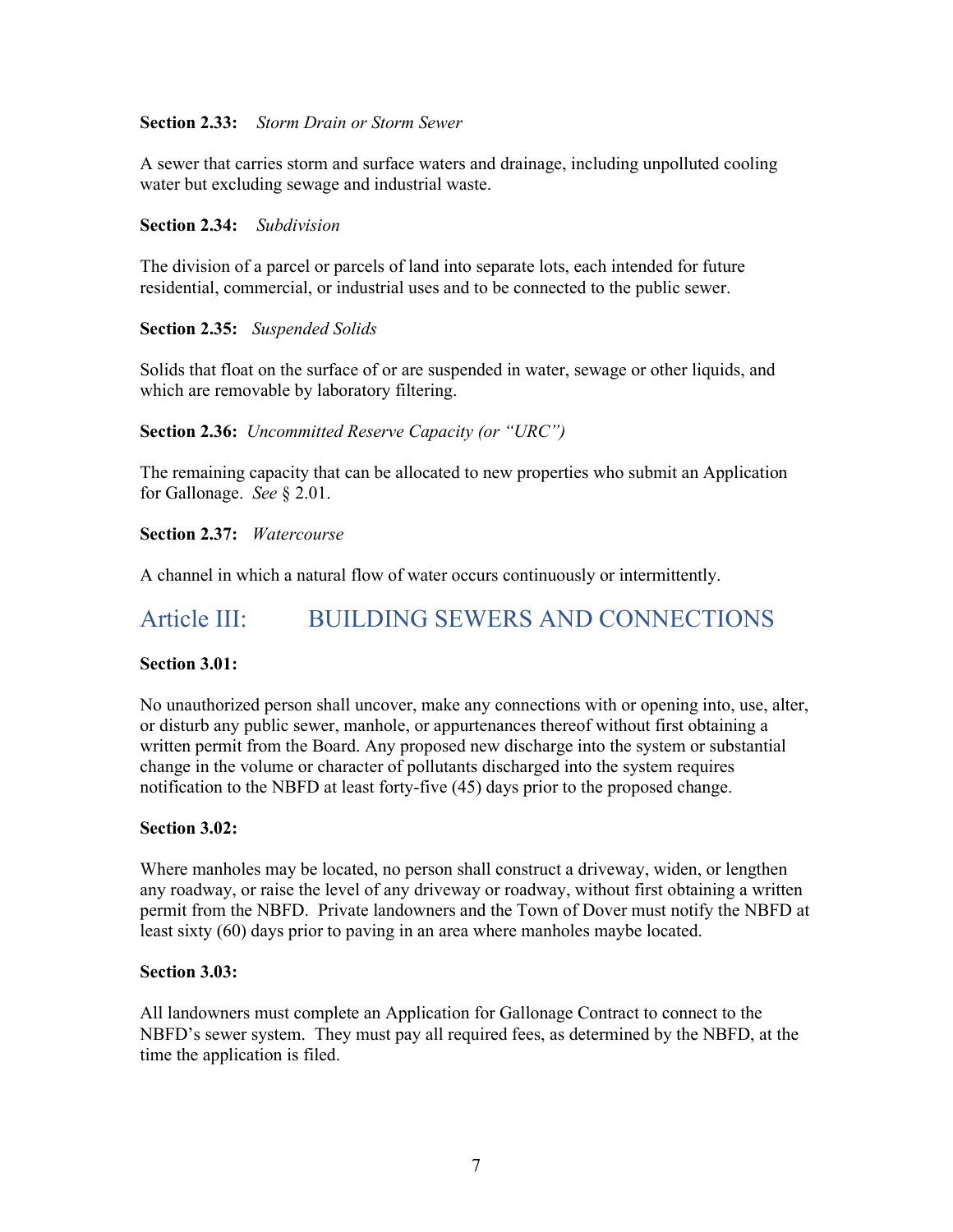#### **Section 3.04:**

All costs and expenses incidental to the installation and connection of the building sewer shall be borne by the owner. Application may be made and paid by a leaseholder. The owner shall indemnify the NBFD from any loss or damage that may directly or indirectly be occasioned by the installation of the building sewer. Gallonage may not be transferred from one property or lot to another without written approval from the Prudential Committee.

#### **Section 3.05:**

A separate and independent building sewer shall be provided for every building, except where one building stands at the rear of another on an interior lot and no private sewer is available or can be constructed to the rear building through an adjoining alley, courtyard, or driveway. In such cases, the building sewer from the front building may be extended to the rear-building sewer.

#### **Section 3.06:**

Old building sewers may be used in connection with new building sewers only when they are found (based on examination and testing by an engineer licensed in the State of Vermont; and the NBFD) to meet all requirements of these ordinances.

#### **Section 3.07:**

The size, slope, alignment, construction materials of a building sewer, and the methods to be used in excavating, placing of the pipe, jointing, testing, and backfilling the trench shall all conform to the requirements of the NBFD. In the absence of code provisions or in addition thereto, the materials and procedures set forth in appropriate specifications of the A.S.T.M. (American Society Testing Materials), W.E.F. (Water Environmental Federation), Manual of Practice No. 9 and the current State of Vermont Environmental Protection Rules (E.P.R.), as may be amended from time to time, shall apply.

#### **Section 3.08:**

Whenever possible, the building sewer shall be brought to the building at an elevation below the basement floor. In all buildings in which any building is too low to permit gravity flow to the public sewer, sanitary sewage carried by such building drain shall be lifted by a means approved by the NBFD and discharged to the building sewer.

#### **Section 3.09:**

No person shall make a connection of roof downspouts, exterior foundation drains, areaway drains, cellar drains or other sources of surface runoff or ground water to a building sewer or building drain.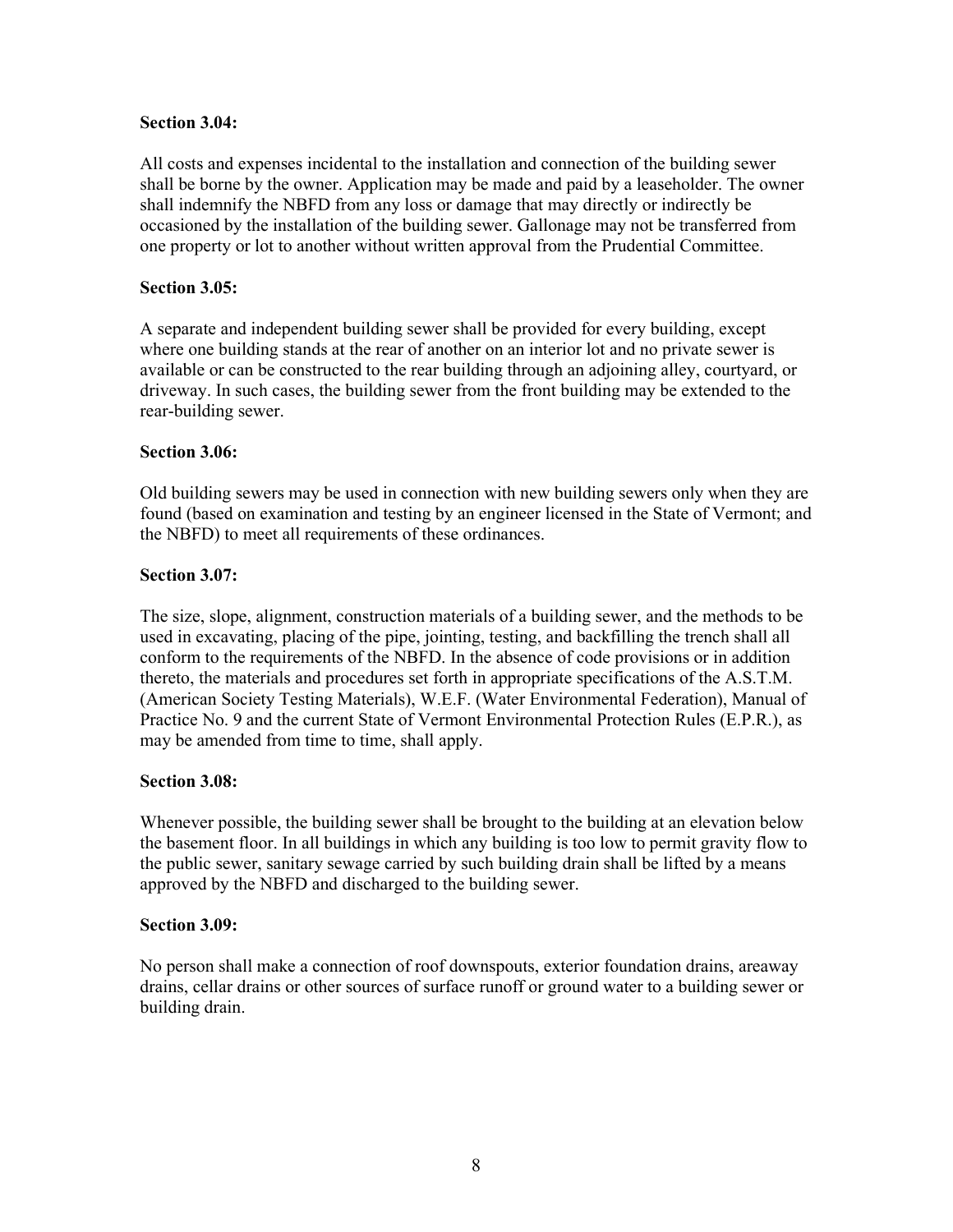#### **Section 3.10:**

The connection of the building sewer into the public sewer shall conform to the requirements of any building and plumbing code or other applicable rules and regulations which are made a part hereof, and to the procedures set forth in appropriate specifications of the A.S.T.M., W.E.F. Manual Practice No. 9 and the E.P.R. All such connections shall be made gas-tight and watertight. Before installation, the NBFD or its representative must approve any deviation from the proscribed procedures and materials.

## **Section 3.11:**

The applicant for the building sewer permit shall notify the NBFD 120 hours in advance of when the building sewer is ready for inspection and connection to the public sewer. The connection shall be made under the supervision of an engineer licensed in the State of Vermont and a representative or agent of the NBFD.

#### **Section 3.12:**

All excavations for building sewer installation shall be adequately guarded with barriers and lights to protect the public. Streets, sidewalks, parkways, and other public property disturbed in the course of the work shall be restored in a manner approved by the NBFD.

#### **Section 3.13:**

The owner of any house, building, or property used for human occupancy, employment, recreation or other purpose, situated within the NBFD and abutting on any street, alley or right-of-way on which there is now located (or may in the future be located) a public sanitary sewer of the NBFD is required to install, at their expense, suitable toilet facilities therein and to connect them to the public sewer, provided that the sewer is within 250 feet of the structure to be served. If undue hardship would result, the property owner should request, in writing, a deferral of this requirement. For more information, s*ee* § 9.03.

#### **Section 3.14:**

Privies, cesspools, open sewer outlets, and other hazardous and noxious methods of waste disposal shall not exist where a public sewer system is available for service.

#### **Section 3.15:**

The NBFD reserves the right to install meters, repair the building sewer and/or collection system lines, and charge the owner for expenses incurred if the owner does not make the repairs in the time limit, as set forth in a written notice of violation**.**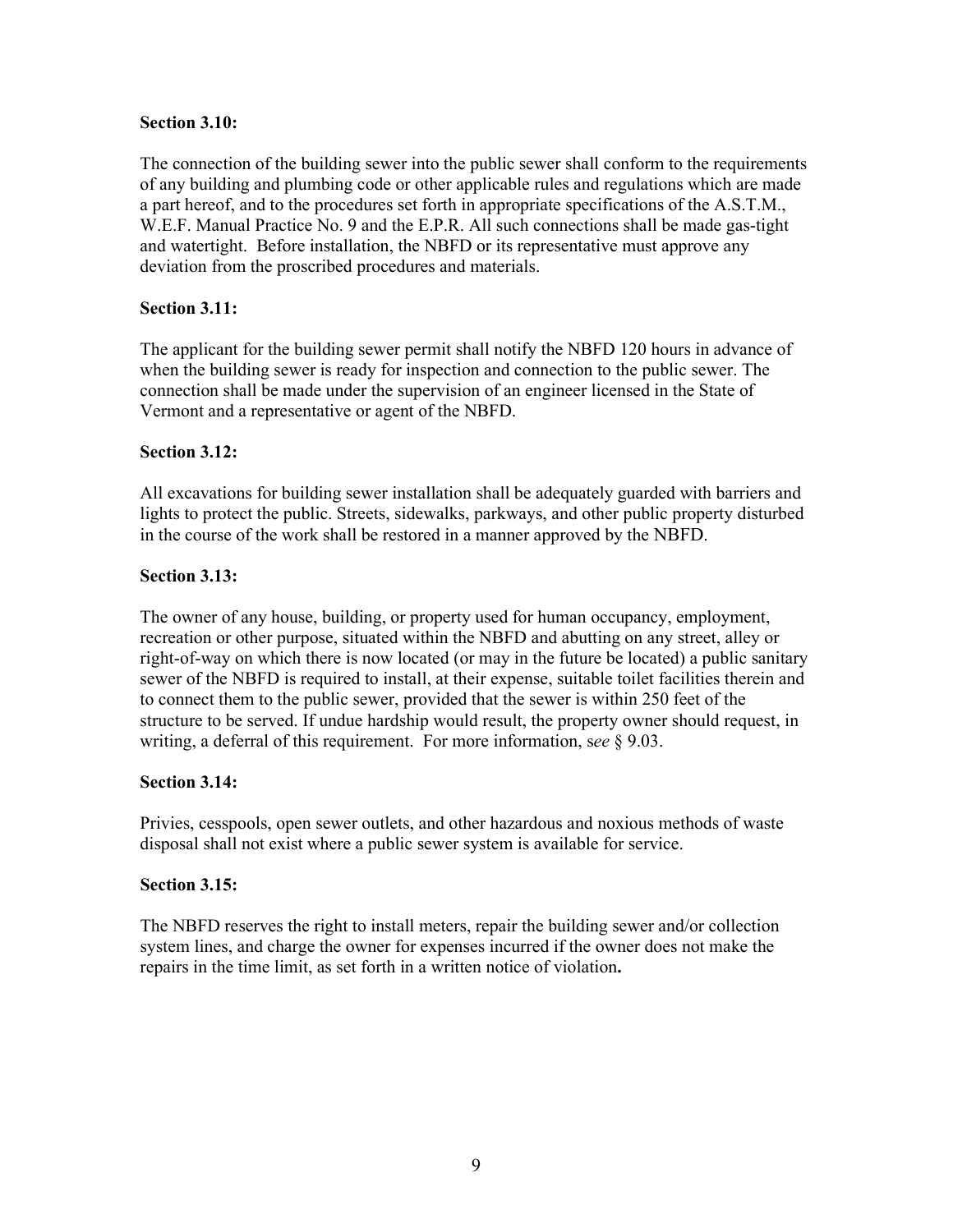# <span id="page-9-0"></span>Article IV: USE OF THE PUBLIC SEWERS

## **Section 4.01:**

No person shall discharge or cause to be discharged any storm water, ground water, roof runoff, subsurface drainage, uncontaminated cooling water or unpolluted industrial process water to any sanitary sewer. If the drainage or discharge from any establishment causes a deposit, obstruction, or damage to any of the NBFD's wastewater facilities, it shall cause the deposit or obstruction to be promptly removed and all damage to be promptly repaired. The cost for such work, including materials, labor and supervision, shall be borne by the person causing such deposit, obstruction, or damage.

#### **Section 4.02:**

Storm water and all other unpolluted drainage shall be discharged to such sewers as are specifically designated as combined sewers or storm sewers or to a natural outlet approved by the NBFD and the State. Industrial cooling water or unpolluted process water may be discharged, on written approval of the NBFD and the State, to a storm sewer, combined sewer, or natural outlet.

#### **Section 4.03:**

No person shall discharge or cause to be discharged any of the following described waters or wastes to public sewers:

(A). Any gasoline, benzene, naphtha, fuel oil or other flammable or explosive liquid, solid or gas, unless it shall first flow through an approved gas or oil separator, installation of which shall be approved by the NBFD and the State.

(B). Any waters or wastes containing toxic or poisonous solids, liquids, or gases in sufficient quantities, either singly or by interaction with other wastes, which may injure or interfere with any sewage treatment process, constitute a hazard to humans or animals, create a public nuisance, or create any hazard in the receiving waters of the sewage treatment facility.

(C). Solid or viscous substances in quantities or of such size capable of causing obstruction to the flow in sewers, or other interference with the proper operation of the sewage works such as, but not limited to ashes, cinders, sand, mud, straw, shavings, metal, glass, rags, feathers, tar, plastics, wood, ungrounded garbage, whole blood, paunch manure, hair and fleshing, entrails and paper dishes, cups, milk containers etc., either whole or ground by garbage grinders.

(D). Wastes that create a fire or explosion hazard in the sewers or wastewater facility, waste products that will impair the hydraulic capacity or structural integrity of the sewer system, and wastes that, in any quantity, create a hazard to people, the sewer system, the treatment process, the receiving esters, or sludge disposal.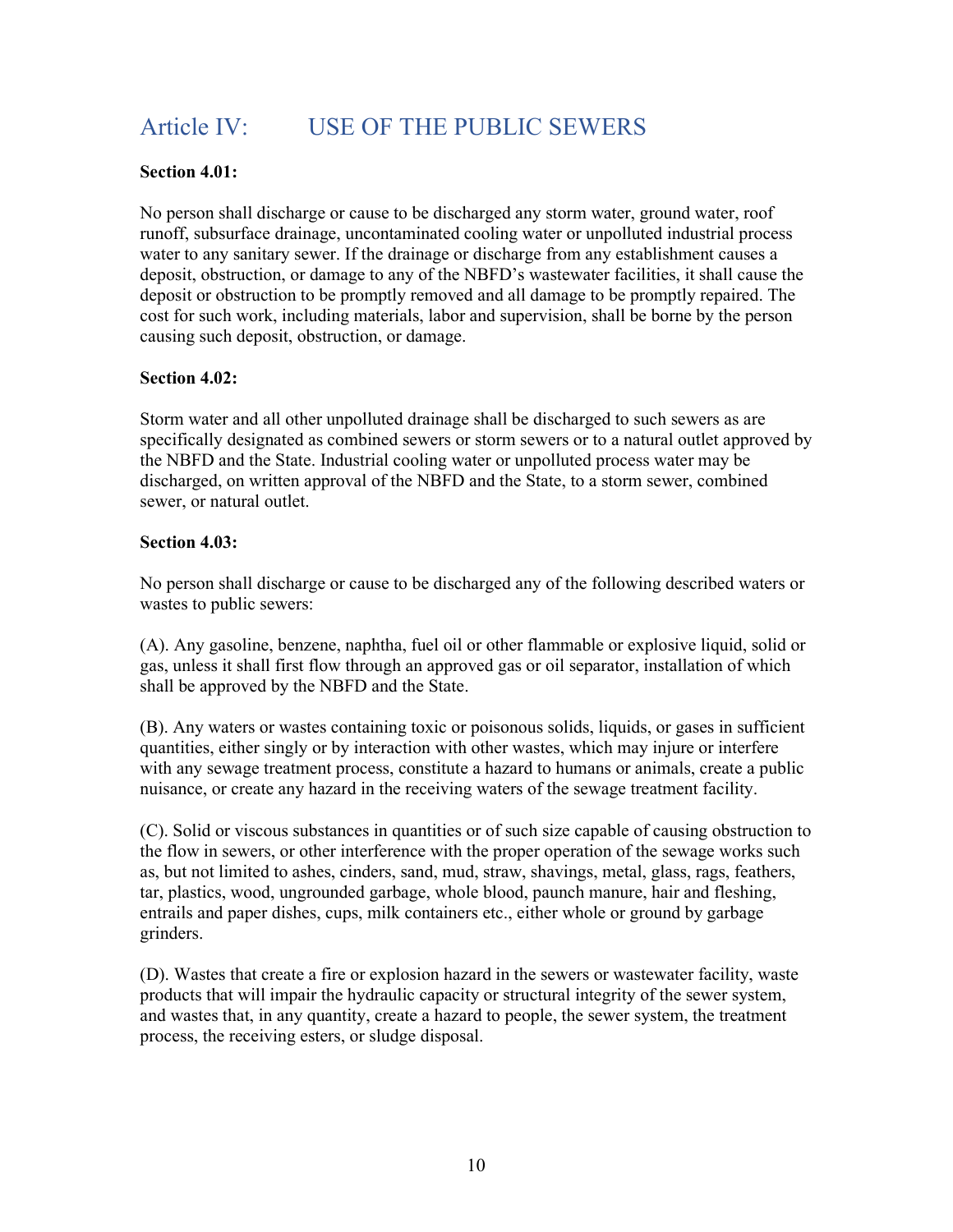#### **Section 4.04:**

No person shall discharge or cause to be discharged the following substances, materials, waters or wastes if it appears likely that such wastes can harm either the sewers, sewage treatment process or equipment, may have an adverse effect on the receiving stream, or can otherwise endanger life, limb, public property, or constitute a nuisance. In determining the acceptability of these wastes, the NBFD may consider such factors as the quantities of subject wastes in relation to flows and velocities in the sewers, materials of construction of the sewers, nature of the sewage treatment process, capacity of the sewage treatment plant, degree of treatability of wastes in the sewage treatment plant, and other pertinent factors.

The substances prohibited are:

(A) Any liquid or vapor having a temperature higher than 150℉ or 65℃.

(B) Any water or waste containing fats, wax, grease or oils, whether emulsified or not, in excess of one hundred (100) mg/l or containing substances which may solidify or become viscous at temperatures between 32℉-150℉ / 0℃-65℃. Any commercial food preparation facility that includes any food preparation equipment, i.e. microwaves, mixers, ovens, and/or slicers, for serving food on the premises or take-out shall install a grease trap in accordance with the most recent Building Officials Code Administrators (BOCA) plumbing regulations**.**

(C) The installation and operation of any garbage grinder equipment with a motor of greater than three-fourths (3/4) horsepower shall be subject to the review and approval of the NBFD.

(D) Any waters or wastes containing strong acid iron pickling wastes, or concentrated plating solutions whether neutralized or not.

(E) Any waters or wastes containing iron, chromium, copper, zinc, and similar objectionable or toxic substances, or wastes exerting an excessive chlorine requirement to such a degree that any such material received in the composite sewage at the sewage treatment works exceeds the limits established by the NBFD for such materials.

(F) Any waters or wastes containing phenols or other taste or odor producing substances, in such concentrations exceeding limits which may be established by the NBFD as necessary, after treatment of the composite sewage to meet the requirements of the State, Federal, or other public agencies or jurisdiction for such discharge to the receiving waters.

(G) Any radioactive wastes or isotopes of such half-life or concentrations as may exceed limits established by the Board, in compliance with applicable State and Federal regulations.

(H) Any waters or wastes having a pH under 5.0 or over 8.5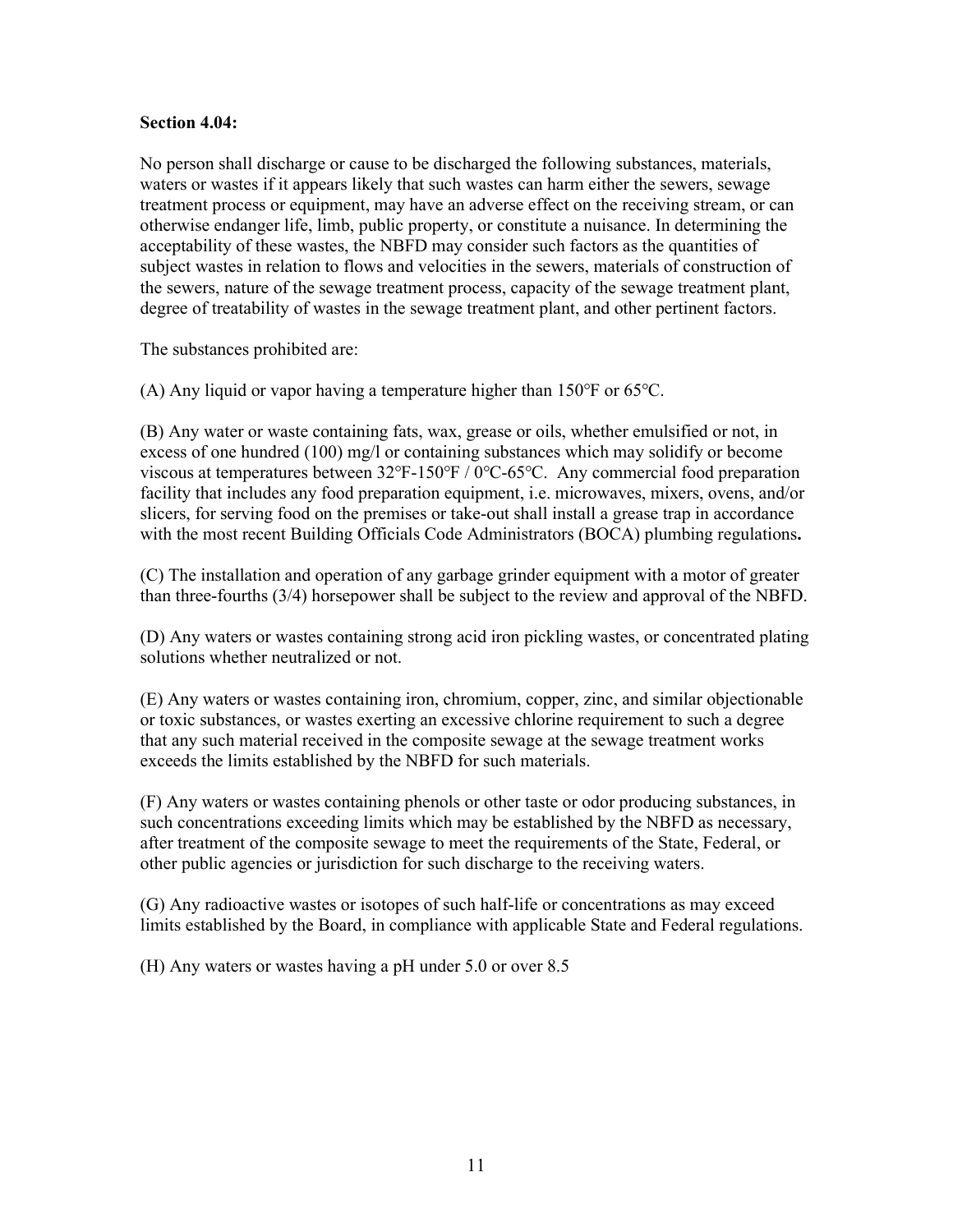(I) Materials which exert or cause:

1. Unusual concentrations of inert suspended solids (such as, but not limited to, fullers earth, lime slurries, and lime residues) or of dissolved solids (such as, but not limited to, sodium chloride and sodium sulfate).

2. Excessive discoloration (such as, but not limited to, dye wastes and vegetable tanning solutions).

3. Unusual BOD, chemical oxygen demand, or chorine requirements in such quantities as to constitute a significant load on the sewage treatment works or cause the effluent limitations of the discharge permit to be exceeded.

4. Unusual volume of flow or concentration of wastes constituting "slugs" as defined herein. *See* § 2.32.

(J) Waters or wastes containing substances which are not amenable to treatment or reduction by the sewage treatment process employed or are amenable to treatment only to such degree that the sewage treatment plant effluent cannot meet the requirements of other agencies having jurisdiction over discharge to the receiving waters.

(K) The NBFD or its personnel must check swimming pool water for pH levels and chlorine content forty-eight (48) hours before discharging into the Municipal sewer system. The NBFD will set the discharge rate and may require adjustment based upon the pH level and chlorine content.

## **Section 4.05:**

If any waters or wastes are discharged, or are proposed to be discharged to the public sewers, which contain the substances or possess the characteristics enumerated in  $\S 4.04$  to the extent that, in the judgment of the NBFD or its authorized representative, they may have a deleterious effect upon the sewage works, processes, equipment or receiving waters, or which otherwise create a hazard to life or constitute a public nuisance, the NBFD may:

- A. Reject the wastes.
- B. Require pretreatment to and acceptable condition for discharge, and/or
- C. Require control over the quantities and rates of discharge, and/or
- D. Require payment to cover the added cost of handling and treating the wastes not covered by existing taxes or sewer charges under the provisions of Section 4.11 of this article.

If the NBFD permits the pretreatment or equalization of waste flows, the design and installation of the plant and equipment shall be subject to the review and approval of the NBFD, and subject to the requirements of all applicable codes, ordinances, laws and the Municipal discharge permits. Further, such pretreatment installations must be consistent with the requirements of any State and/or Federal pretreatment permit issued to the industry.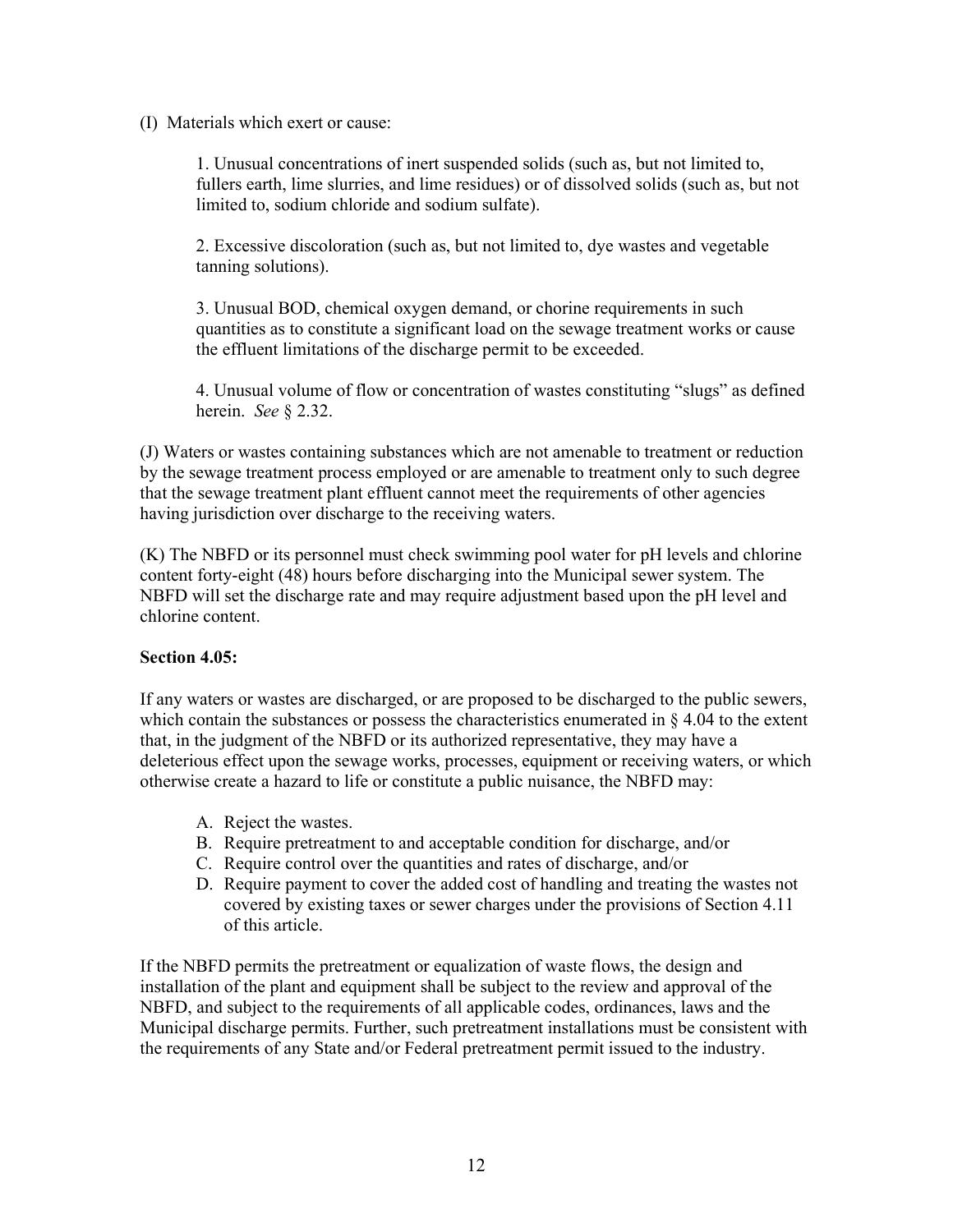#### **Section 4.06:**

Grease, oil and sand interceptors shall be provided when, as determined by the NBFD, they are necessary for the proper handling of liquid wastes containing grease, or any flammable wastes, sand or other harmful ingredients, except that such interceptors shall not be required for private living quarters or dwellings units. All interceptors shall be of a type and capacity approved by the NBFD and shall be located as to be readily and easily accessible for routine cleaning by the owner and inspections by the NBFD.

#### **Section 4.07:**

Where preliminary treatment or flow-equalizing facilities are provided for any waters or wastes, the owner, at their expense shall maintain them in satisfactory condition.

#### **Section 4.08:**

The owner of any property serviced by a building sewer carrying industrial wastes shall install a suitable control manhole, together with necessary meters and appurtenances in the building sewer to facilitate observation, sampling and measurement of the wastes. Such manhole, when required, shall be accessible and safely located, and shall be constructed in accordance with the plans approved by the NBF. The manhole shall be accessible at all times. All industries discharging into a public sewer shall perform monitoring of their discharges as determined by the NBFD, including installation, use and maintenance of monitoring equipment, keeping records and reporting the results to the NBFD. Where industrial pretreatment permits are issued by the State of Vermont, monitoring records must also be submitted to the Secretary of the Agency of Natural Resources in accordance with such permit. Records of any monitoring may be supplied to the Agency of Natural Resources.

#### **Section 4.09:**

All measurements, tests, analyses of the characteristics of waters and wastes to which reference is made in the ordinances shall be determined in accordance with the latest edition of "Standard Methods for the Examination of Water and Wastewater", published by the American Public Health Association, as approved by the State of Vermont, and shall be determined at the control manhole provided, or upon suitable samples taken at said control manhole. If no special manhole has been required, the control manhole shall be the nearest downstream manhole in the public sewer to the point at which the building sewer is connected. Sampling shall be carried out by customarily accepted methods to reflect the effects of constituents upon the sewage works and to determine the existence of hazards to life, limb and property. The particular analyses involved will determine whether a 24-hour composite of all outfalls of a premise is appropriate or whether a grab sample or samples should be taken. Normally, but not always, BOD and suspended solids analyses are obtained from 24-hour composites of all outfalls whereas pH is determined from periodic grab samples.

## **Section 4.10:**

Any entity held in violation of the provisions of these ordinances may have its disposal authorization terminated.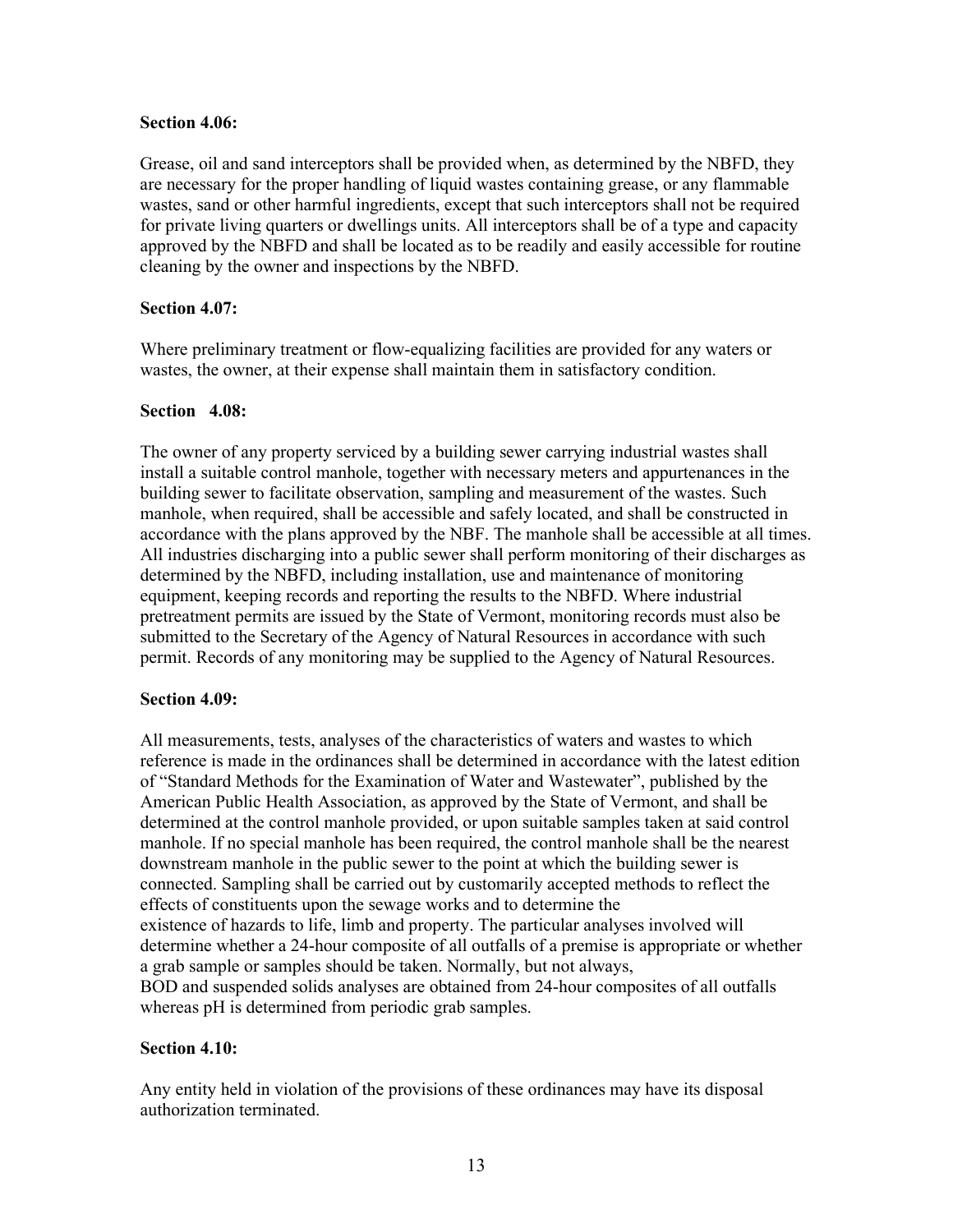## **Section 4.11:**

No statement contained in this Article shall be construed as preventing any special agreement or arrangement between the NBFD and any industrial concern whereby an industrial waste of unusual strength or character may be accepted by the NBFD for treatment, subject to payment, by the industrial concern, provided that such agreements do not contravene any requirements of existing Federal, State, or local laws and are compatible with any user charge and industrial cost recovery system in effect.

**Section 4.12:** Each user of the NBFD system shall provide a capped clean-out as close as practical to the outside of the building wall, accessible and at least eighteen inches (18") above the surface of the ground, for each building sewer.

## <span id="page-13-0"></span>Article V: PROTECTION FROM DAMAGE

## **Section 5.01:**

No person shall maliciously, willfully, or negligently break, damage, destroy, uncover, deface, or tamper with any structure, appurtenance, or equipment that is a part of the sewage works. Any person violating this provision shall be subject to immediate arrest under charge of unlawful mischief as set forth in 13 V.S.A. § 3701.

# <span id="page-13-1"></span>Article VI: AUTHORITY OF INSPECTORS

## **Section 6.01:**

The NBFD and other duly authorized employees of the NBFD, bearing proper credentials and identification, shall be permitted to enter all properties for the purposes of inspection, observation, measurement, sampling and testing in accordance with the provisions of these ordinances. The NBFD or its representatives shall have no authority to inquire into any processes including metallurgical, chemical, oil, refining, ceramic, paper or other industries beyond that point having a direct bearing on the kind and source of discharge to the sewers or waterways or facilities for treatment.

## **Section 6.02:**

While performing the necessary work on private properties, referred to in  $\S 6.01$  above, the NBFD or duly authorized employees of the NBFD shall observe all safety rules applicable to the premises established by the company. The company shall be held harmless for injury or death to the NBFD employees, and the NBFD shall indemnify the company against loss or damage to its property by District employees and against liability claims and demands for personal injury or property damage asserted against the company and growing out of the gauging and sampling operation, except as such may be caused by negligence or failure of the company to maintain safe conditions as required in Article IV, Section 4.08.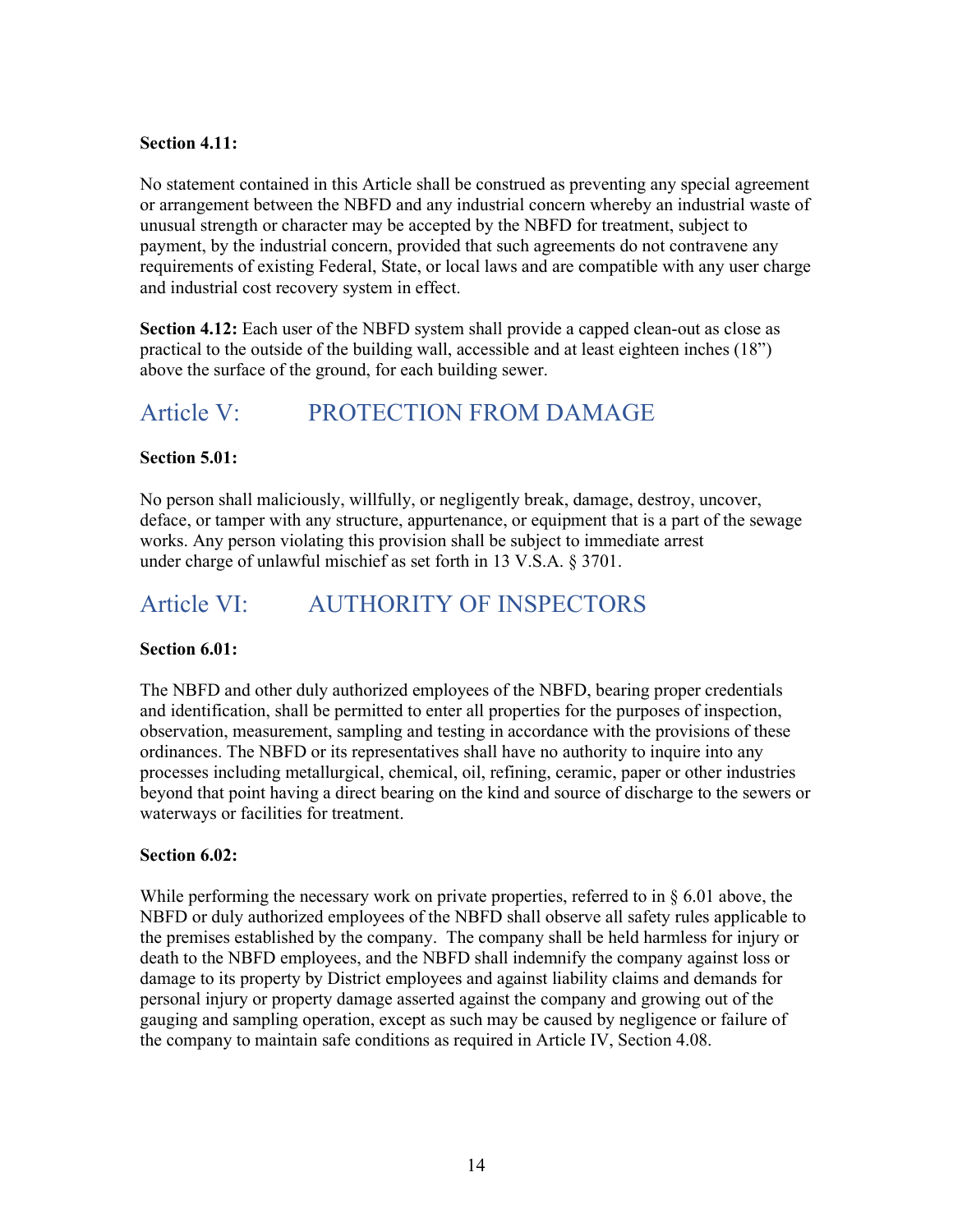#### **Section 6.03:**

The NBFD or other duly authorized employees of the NBFD, bearing proper credentials and identification, shall be permitted to enter all private properties through which the NBFD holds a duly negotiated easement for the purpose of, but not limited to, inspection, observation, measurement, sampling, and repair and maintenance of any portion of the sewage works lying within said easement. All entry and subsequent work, if any, on said easement shall be done in full accordance with the terms of the duly negotiated easement pertaining to the private property involved.

# <span id="page-14-0"></span>Article VII: PENALTIES

## **Section 7.01:**

Any person found to be violating any provision of these ordinances, except  $\S 501$ , shall be given written notice stating the nature of the violation and provided a reasonable time limit for the satisfactory correction thereof. A violation is a civil matter and may enforced in accordance with the provisions of 24 V.S.A. §§ 1974a and 1977 et seq. If enforced in that manner, a civil penalty of not more than \$800 may be imposed for each violation. The waiver fee shall be \$100.00 for the first offense, and \$200.00 for all subsequent offenses within six-month period. Each day the violation continues constitutes a separate violation.

## **Section 7.02:**

Any person violating any provisions of these ordinances shall become liable to the NBFD for any expense, loss, or damage occasioned the District by reason of such offense, including any attorney's fees or expenses associated with enforcement.

## **Section 7.03:**

Notwithstanding any of the forgoing provisions, the NBFD may institute any appropriate action, injunction, or other proceedings and/or actions, to prevent, restrain or abate violation hereof, pursuant to 24 V.S.A. § 1974a(b).

## <span id="page-14-1"></span>Article VIII: RATES, METERS AND PAYMENT

## **Section 8.01:**

All property owners within the District may be taxed upon the ratable estate of the District for the payment of capital expenditures and/or bonded indebtedness. Tax and sewer benefit assessment rates will be established by the NBFD from time to time.

## **Section 8.02:**

All costs of operation and routine maintenance of the sewer treatment system shall be borne by the users only. A sewage disposal charge shall be assessed against each consumer connected to the sewer system, and such charge shall be used solely for the payment of operation and maintenance expenses, bond repayment, and allocation to the Capital Reserve.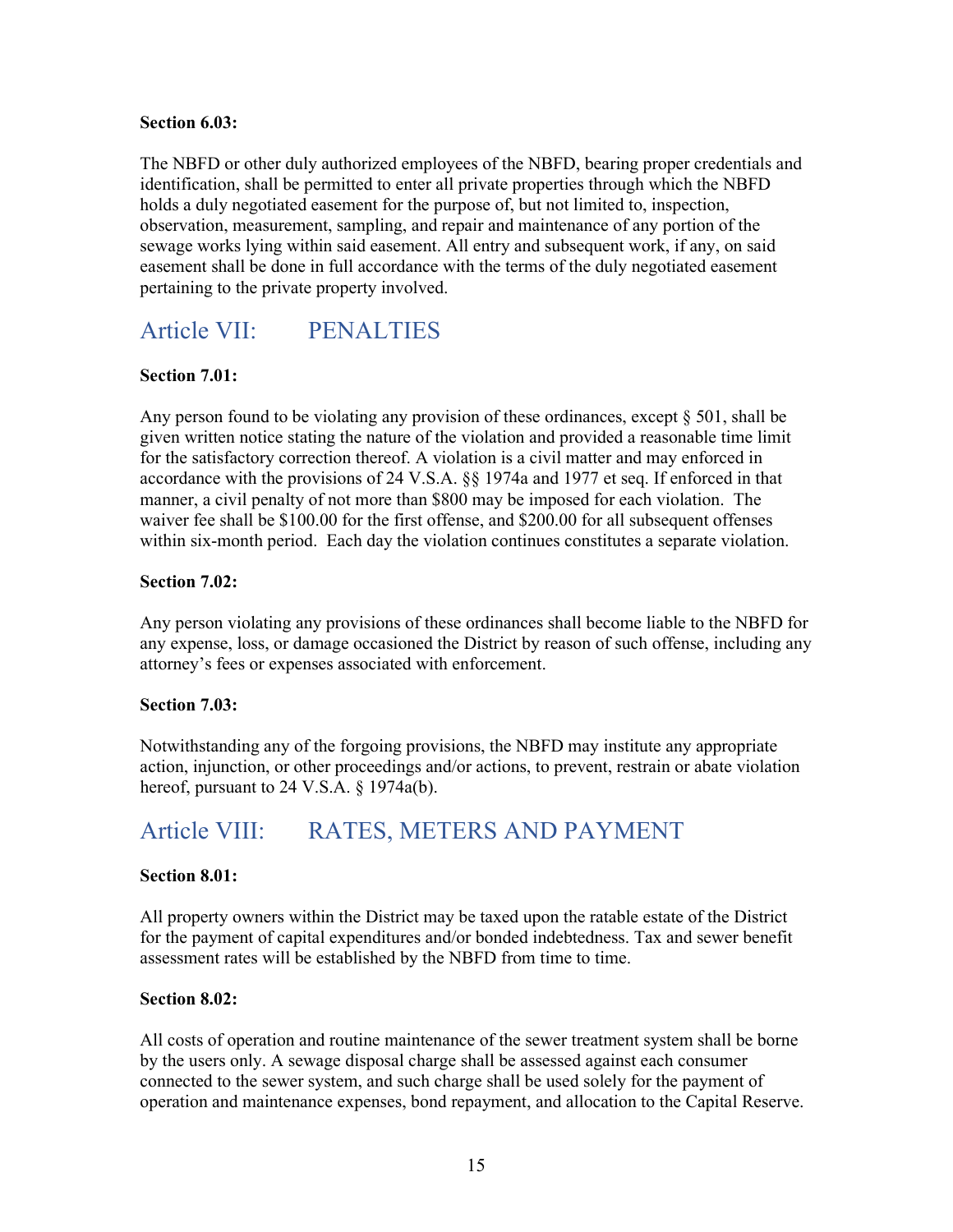The sewer disposal charge shall be computed by metered consumption of water in a manner that assures that the distribution of the cost of operation and maintenance of the treatment works shall be in proportion to such user's contribution to the wastewater loading of the treatment works. Factors such as strength, volume and delivery flow rate characteristics shall be considered and included as the basis for the user's contribution to ensure a proportional distribution of operation and maintenance costs to each user.

Notwithstanding the foregoing, a minimum monthly charge may be assessed.

The NBFD shall utilize a financial management system for accounting of revenue and expenses for operation and maintenance. These revenues and expenses shall be audited annually by an independent certified public accountant.

#### **Section 8.03:**

All taxes and sewer disposal charges shall be billed semiannually on the first day of May and the first day of November. Payments are to be made to the North Branch Fire District on or before June 15 and December 15, respectively, of each year, after which date such payments shall be considered delinquent. When these dates fall on a non-business day (Saturday, Sunday, Holiday), payments postmarked, or made in person, on the next regular business day of the North Branch Fire District #1, shall be deemed as being timely.

Bills and other notices may be sent by email. Any users who request to opt-out on paperless billing or notification may be charged a processing fee.

Delinquent sewage disposal charges and all other fees, charges and costs levied and imposed under these ordinances shall be a lien upon real estate connected to the District's public sewer system to the same effect as taxes are a lien upon real estate. *See* 24 VSA 3612(a). In addition, any fee levied by the NBFD for the support of its sewage treatment or disposal plant, as defined in 24 VSA § 3601(3), as well as any benefit assessment levied under 24 VSA  $\S 3615(4)$ , may constitute a lien upon real estate located within the District, regardless of whether such real estate is connected to or served by the NBFD's public sewer system.

## **Section 8.04:**

All bills remaining unpaid after the due date shall be assessed an eight percent (8%) penalty charge plus 1% interest per month for the first three  $(3)$  months and 1  $\frac{1}{2}\%$  interest per month thereafter. *See* 32 V.S.A. § 1674. All unpaid bills together with penalty and interest shall be a lien upon the real estate being served.

## **Section 8.05:**

All monies due shall be billed to the owner of the property, or his/her legal agent under 24 V.S.A. §§ 3615 and 3612(a), (b) and (d).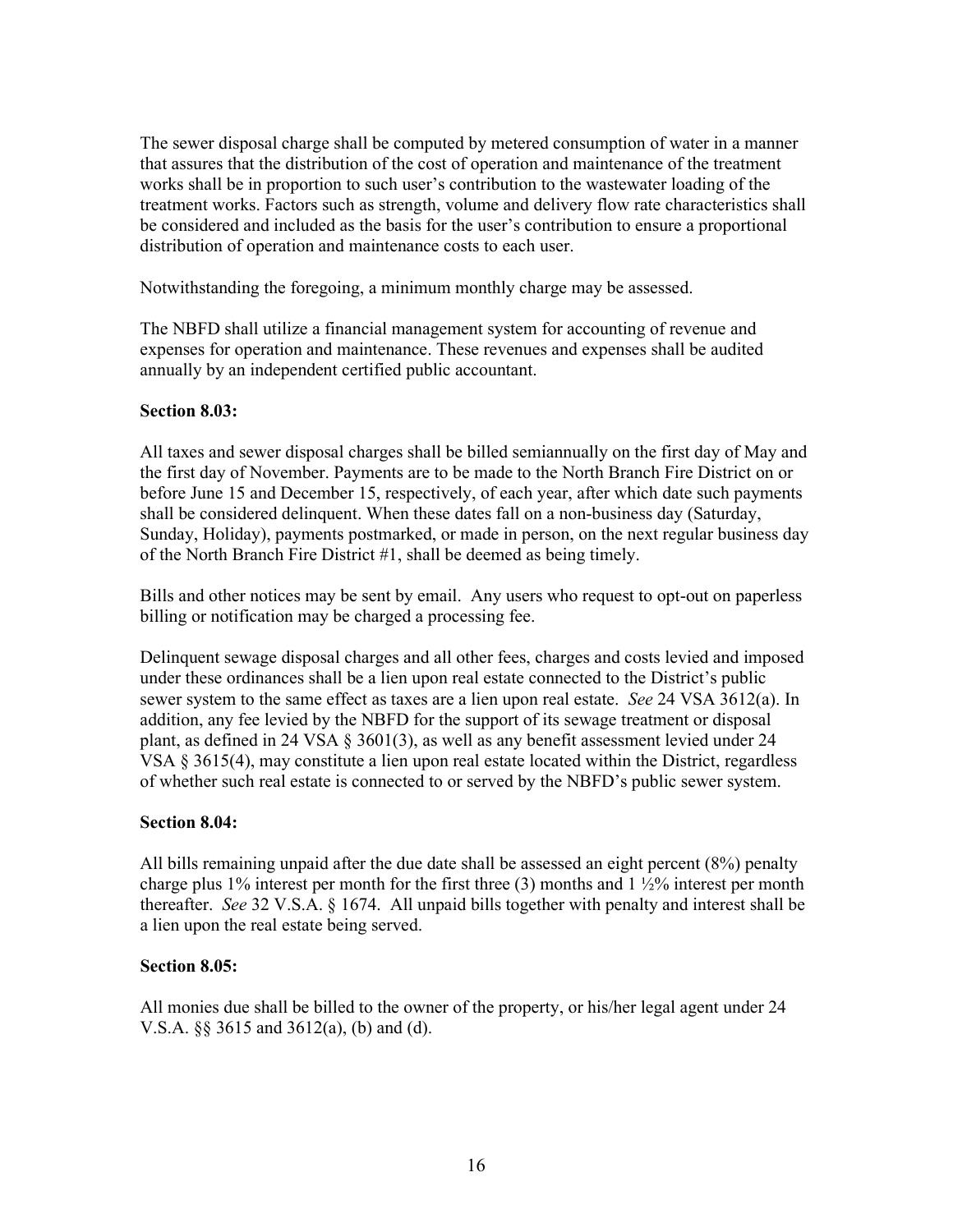#### **Section 8.06:**

The Board may suspend sewage disposal service to any property or consumer whose charges remain delinquent after ninety (90) days from the due date. Service will be reinstated when all conditions in such cases have been complied with, including payments of the amount overdue and costs of reinstatements, if any. The Town of Dover Health Officer and the Vermont Health Department will receive notice from the NBFD of the suspended service.

**Section 8.07:** The District shall not accept an Application for Gallonage Contract for any class of connection to the wastewater sewers or wastewater treatment facilities unless there is sufficient capacity available. Consumers intending to connect to the public sewer shall submit an Application for Gallonage Contract and all fees determined by the NBFD. No application for gallonage will be accepted without an attached copy of a completed State wastewater permit application or copy of a prior approved wastewater permit. If said project is exempt from needing a wastewater permit, written communication from the Agency of National Resources stating such must be attached to the application. The NBFD may deny a request for gallonage if the applicant owes money to the NBFD. Fees or charges related to the Application for Gallonage may be used for capital improvements or future expansion.

- A. Total gallonage reserved for any project will be calculated by the NBFD using the Agency of Natural Resources Engineering Design Criteria, including inflow and infiltration, and shall match all State and local permits. For the purpose of calculating reserve gallonage, the NBFD will recognize reductions on design flows if approved by the ANR. For residential projects, calculations are made at 120 gallons per day per bedroom with a minimum of two bedrooms.
- B. The rate per gallon / hookup charge shall be calculated at a rate per gallon that the NBFD shall set.
- C. The hookup fees shall be calculated at a rate per gallon by the NBFD, using the Agency of Natural Resources Engineering Design Criteria, including inflow and infiltration, with the exception of bedrooms, which shall be calculated at 120 gallons each. For the purpose of calculating hookup rates, the District *does not* recognize metered flow calculations, low flow fixture reductions, or design flow reduction calculations due to the connection to a wastewater system. Payment is due when the Application for Gallonage Contract is submitted.
	- (1) If Federal, State and/or local permit or permits are required for any project for which payment in Article VIII, Section 8.07(C) (1) has been made, including but not limited to State Land Use Act 250 permit, ANR, wastewater permit, Zoning Permit, or a Certificate of Compliance from a State Department or Agency, then they shall be filed with the NBFD prior to construction, within ninety (90) days of the receipt of the permit or permits. All purchased gallonage is allocated to the property.
	- (2) All Application for Gallonage Contract fees, as determined by the NBFD, are collected at the time the contract is submitted. Among other terms, provisions, and covenants, contracts shall also provide the following: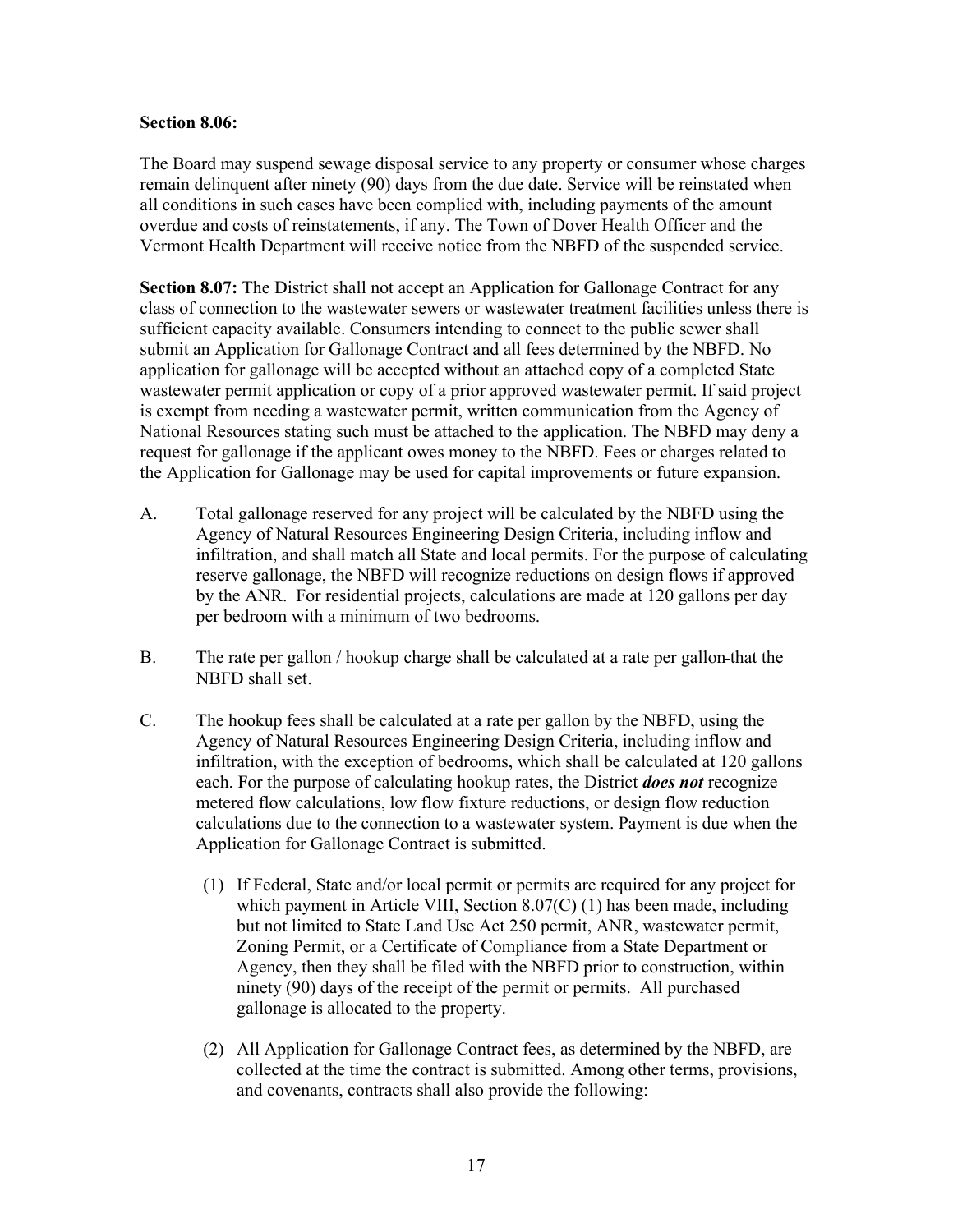- (a) The name**,** names, or title of the recorded owner of the property affected.
- (b) A description of the land upon which the project will be situated, as described in an attached deed.
- (c) A description, in adequate detail of the project intended, including but not limited to, the number of bedrooms contained therein. A copy of the floor plans or a blueprint will be required as an attachment to the project description.
- (d) The courses and distances of all proposed sewer pipelines and force mains, whether located on the property of the consumer or elsewhere, the position of all new manholes and pumping stations if any, the number of units or the number and description of lots to be serviced, the gallonage to be reserved for the project, the officially designated identifying number and location of existing municipal manholes to which new pipelines will be connected, and the numbering of all new manholes. Each new manhole shall be numbered in consecutive order from the appropriate municipal manhole, such numbers to include, as prefix, the official number of said municipal manhole, followed by a hyphen and another number, starting with the figure "1", such as, "Manhole 52-1, 52-2,52-3 etc."
- (e) If written request is made to and approved by the NBFD, the consumer shall give, grant and convey to the NBFD, as Municipal property, all new eight inch (8") gravity fed pipelines and the manholes in such lines. Pipes of less than eight inches (8") in diameter, forced mains and pumping stations will not be accepted and taken by the NBFD as Municipal property.
- (f) The NBFD will require a twenty foot (20') permanent easement through the property to adjacent properties as deemed appropriate by the Board.
- (g) The consumer shall have a Vermont licensed plumber install meters supplied by the NBFD once there is an incoming water service and a single water fixture installed.
- (h) The consumer shall obtain and record in the Dover Land Records all easement for right of way over private lands, and State and municipal permits for construction and right of way on public property and roads, when required.
- (i) The NBFD will plug all new lines prohibiting flowage and unplug the same when full compliance with the terms and conditions of the contract are met.
- (j) When applicable, hookup charge and reserve gallonage calculations.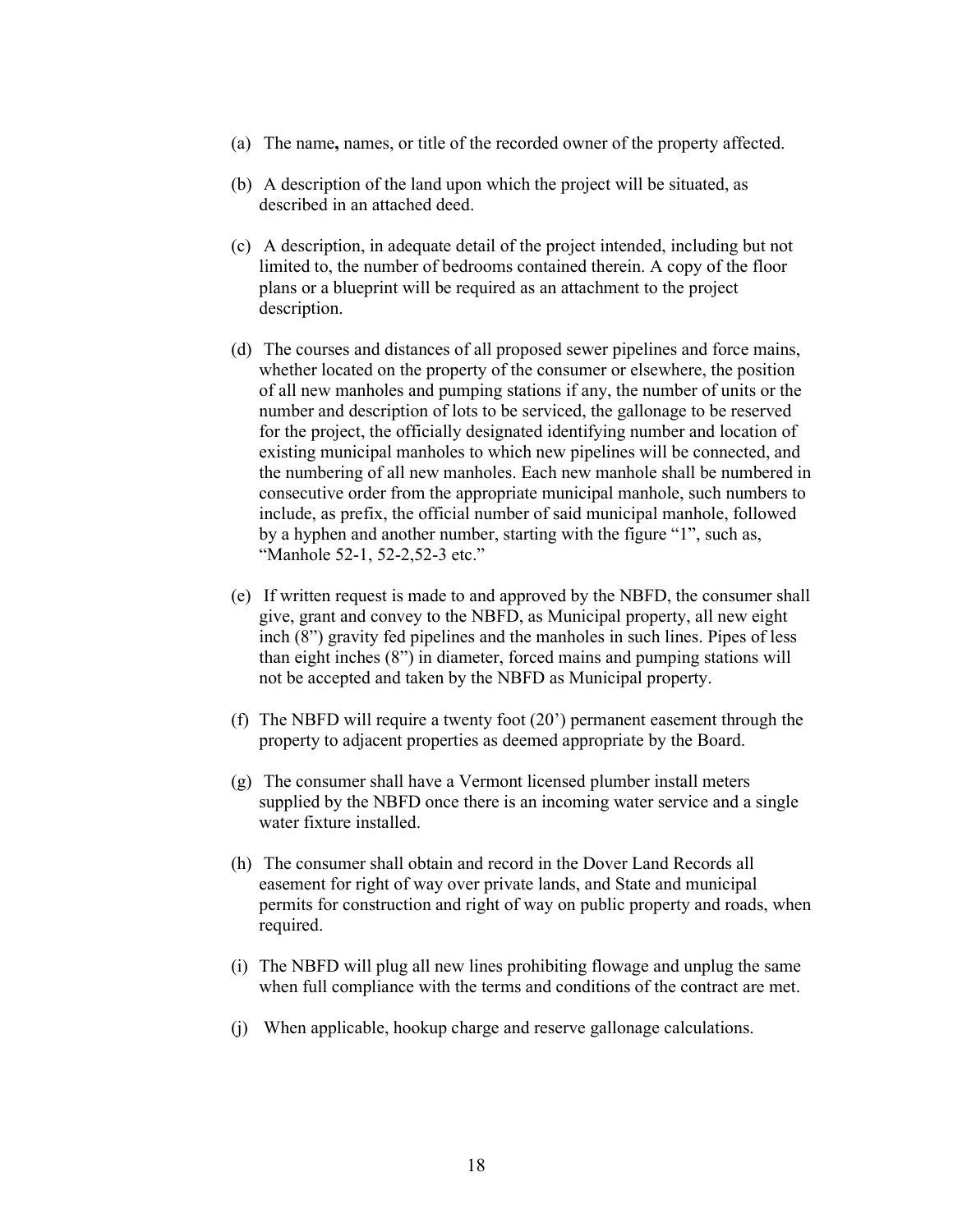(3) All projects, which have been approved for connection to the public sewer, and for which contracts with the NBFD have been made shall have low flow plumbing fixtures installed, including low flow toilets using 1.6 gallons of water per flush and restrictors in all faucets and showers, allowing no more than two gallons per minute, or less, and which are approved by State code or standards. The NBFD reserves the right to impose a lien on the building in the amount of a reasonable estimate of the cost to retro fit to said fixtures for failure to comply. Any building that contains fixtures, that do not comply with the above, will retro fit at closing or refinancing, or at the Prudential Committee's discretion, to 1.6 gallon per flush toilets and two gallon per minute faucet restrictors.

#### **Section 8.08:**

Meters will be installed to measure the incoming water supply to all buildings. Penalties (*see* rates) will be assessed if meters which are not operational are not repaired or replaced two weeks after notification; and the NBFD may estimate usage at its discretion where meters are not installed or operational.

There may be more than one meter per building or more than one building per meter if they are under the same ownership, or as determined by the Prudential. Bypass meters and submeters are available from the NBFD as requested by the consumer and approved by the Board. There is a five dollar (\$5.00) semiannual charge for such meter. Bypass meters are only used on water lines that do not drain back to the plant.

#### **Section 8.09:**

All meters shall be the property of the NBFD.

#### **Section 8.10:**

The NBFD reserves the right at any time to substitute the metering service and install a new meter at the property owner's expense. The NBFD will, at its discretion, replace endpoints and water meters every twenty (20) years if applicable technology has not changed. The cost of replacement will be borne by the property owner.

## <span id="page-18-0"></span>Article VIII: RATES, METERS AND PAYMENT

#### **Section 8.11:**

Any consumer may request the installation of a new meter. However, the consumer shall be responsible for the cost in the substitution or change of said meter.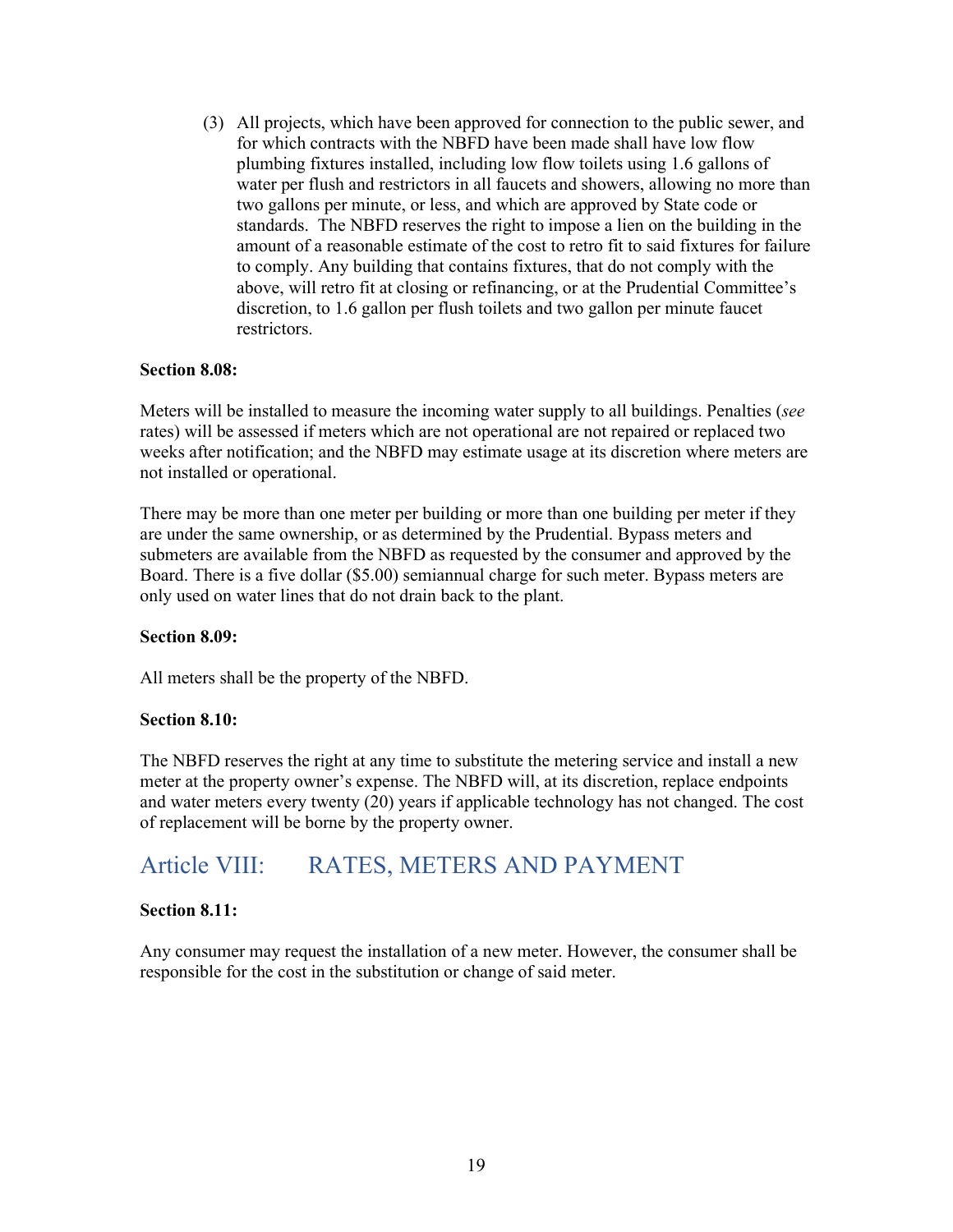#### **Section 8.12:**

All water meters whether new or replacement shall be set by a Vermont Licensed plumber and be installed with a water filter prior to the meter. After said meter has been set, it shall not be removed, tampered with, altered or disturbed except by written permission of the NBFD. Any unpermitted removal, tampering, alteration or disturbance of a meter may constitute theft of services in violation of 13 V.S.A. § 2582 (or other criminal statutes) which is punishable by up to 10 years incarceration. *Id.*

## **Section 8.13:**

The consumer shall be responsible at his/her expense for the repair or replacement of malfunctioning or damaged meters due to tampering, clogging, freezing or other mistreatment. Upon notification by the NBFD, the consumer shall repair or replace the meter within a reasonable period. Meters are available at the NBFD Office and can be picked up by any Vermont Licensed plumber. Failure to repair the meter within the prescribed period will result in civil penalties or suit for injunctive relief. If a meter malfunctions or fails to register, the consumer will be charged the average daily consumption based upon their history, or in the absence thereof, usage common to other users for that type of service.

## **Section 8.14:**

Nothing in § 8.13 of this Article shall prevent the NBFD from repairing or replacing malfunctioning or damaged meters and passing charges on to the consumer. The consumer shall pay the NBFD, upon presentation of itemized bill, the cost of such repair. In the case of theft or disconnection of said meter, the consumer shall pay the NBFD the full value thereof to replace said meter.

## **Section 8.15:**

The Prudential Committee must approve commencement of all actions related to the collection of unpaid fees of any sort, including by service interruption or tax sale. The Prudential Committee may contact delinquent users for the purpose of collection, determine how to proceed with any collection efforts, and must determine any resolution of a claim NBFD has for money owed to it.

## <span id="page-19-0"></span>Article IX: PRIVATE WASTEWATER DISPOSAL

## **Section 9.01:**

The installation of septic tanks for subsurface soil disposal of the effluent may be unobjectionable when properly installed and maintained. However, the discharge of septic tank effluent or overflow to any open drain, ditch, stream, or other open outlet is not permissible. A Discharge into wells penetrating water bearing formations is not allowed.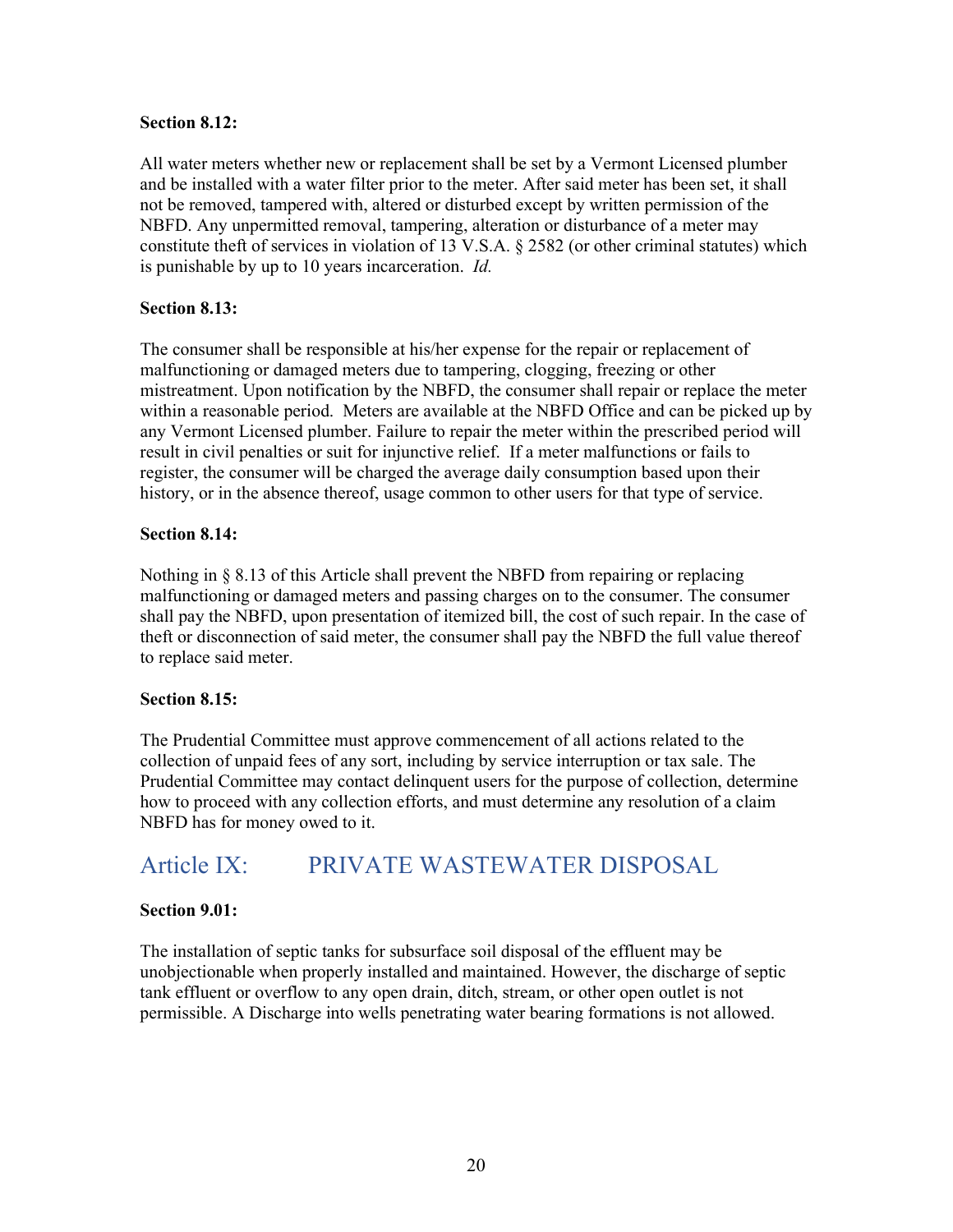#### **Section 9.02:**

All houses, buildings, or properties within the District, which are required by any other authority to have sanitary or industrial wastewater facilities, are subject to the jurisdiction of these ordinances, and if located where a proper wastewater sewer is not available, shall**,** as specified by  $\S 3.13$  of these ordinances, be equipped at the owner's expense with suitable wastewater facilities connected to a private wastewater disposal system, which complies with the provisions of this Article.

### **Section 9.03:**

All houses, buildings, or properties that are within two-hundred fifty (250) feet of an existing sewer line and are not connected may, at the Board's discretion, be allowed to retain their septic tanks, or similar wastewater disposal facilities if such wastewater disposal facility can, at the homeowner's expense, be certified (every three years), by a Vermont Certified Site Technician or a Vermont licensed Engineer as a nonpolluting facility.

#### **Section 9.04:**

The owner shall operate and maintain the private wastewater disposal facilities in a sanitary manner at all times in accordance with the conditions of any State, or local operating permit and at no expense to the NBFD. Such facilities shall be subject to inspection by the NBFD at reasonable times. All private systems must be certified by an engineer or qualified technician to be in full compliance with all ANR regulations and standards.

**Section 9.05:** No statement contained in this article shall be construed to interfere with any additional requirements that may be imposed by the Town of Dover or the Town Health Officer, or other applicable authority.

# <span id="page-20-0"></span>Article X: VALIDITY:

## **Section 11.01:**

All prior Ordinances (or "Ordinance-plans") are hereby repealed.

#### **Section 11.02:**

If a court of competent jurisdiction declares any Section or Subsection of these ordinances unconstitutional or otherwise invalid, such judgment shall not affect the constitutionality or validity of the remaining Sections or Subsections.

#### **Section 11.03:**

The Prudential Committee of the District, as provided by law, may amend these ordinances at any time.